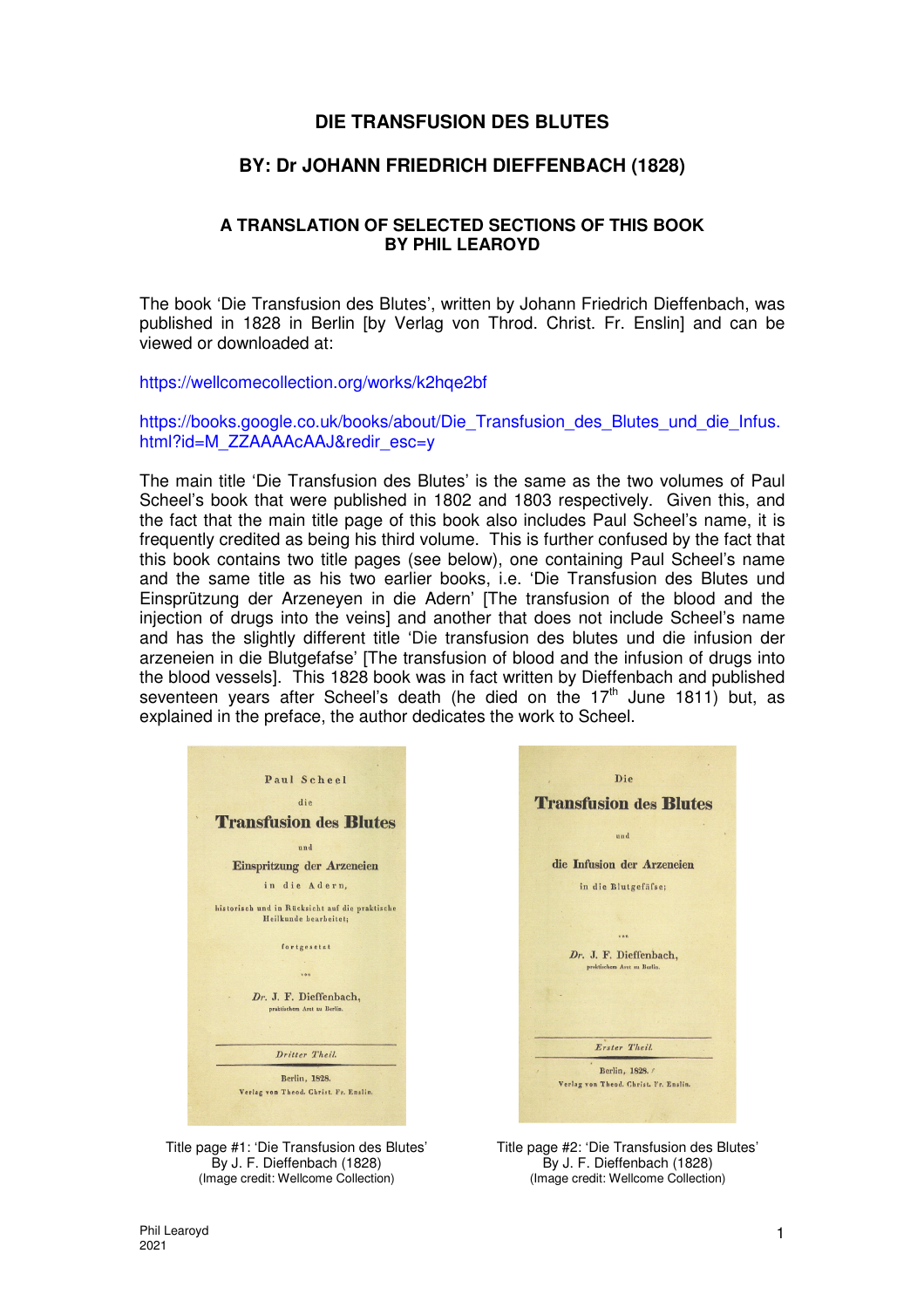As the 'two titles' identify, the content of this 234 page book includes information about both infusion and blood transfusion (the same as Scheel's second book). It includes the work performed in different countries on these two topics for the time period from 1802 to 1827, but the overall content is very biased towards information regarding infusion experiments, which is due to the fact that, as identified in the introduction, little work was performed on blood transfusion during this period in Europe, except in England. As such, I have selected and translated only those sections of the book that include information about transfusion. Although the book does not include contents or index pages it is in fact separated into five sections that include information regarding the 'History of Transfusion and Infusion from 1802 to 1827' in Germany, (pages 4-92), France (pages 93-193), England (pages 194-224), Denmark (pages 225-227) and America (pages 228-234). The sections that I have translated are identified by section number, page number and title.

Therefore, although this book includes a short review of Tietzel's work in Germany and a review of the work on transfusion by Magendle, Prevost and Dumas in France, the majority of the information on transfusion relates to the work performed by Blundell and colleagues in England. This includes an extensive resume of Blundell's various individual experiments on dogs, as well as the subsequent human transfusions performed by Blundell, Doubleday, Waller and others in England. It is unfortunate however that Dieffenbach does not include the work performed in Italy during this same period by Michele Rosa (and others).

I have not amended the spelling of the names of any of the people identified in the book – they are the author's own (e.g. 'Blundel', 'Doubledy', 'Morecruft', etc.). The original references relating to the text are printed at the bottom of individual pages within the book. I have sequentially re-numbered the ones included within the translated text and placed them as a list, as written, at the end of the translation.

I have translated these sections of Dieffenbach's book from the original German into English in the hope that the content may be appreciated by a wider audience. Whilst I am obviously aware that instantaneous computer-generated translation is possible, this process struggles with specialist terminology and also produces a 'colloquial style' not always representative of the original text. I have purposely made this translation to be 'un-interpreted', in that I wanted to maintain the author's original meaning / wording as much as possible. As with any translation the wording may be purposely or inadvertently altered to 'make it read better' but in doing so there has to be an element of personal interpretation involving something on the lines of 'I believe that this is what the author is actually trying to say'. I wanted to avoid that as much as possible and try to present what the author actually wrote and as a result the reader may find that the English text does not 'flow' as well as it could. Whilst some of the words/terms used by the author are obviously open to interpretation, I have attempted wherever possible to hopefully maintain the author's meaning, intent and detail. Although I have taken great care not to misrepresent the author's original wording I cannot guarantee that this work does not contain 'translational errors' and the reader is recommended to check specific details against the original German text.

The italics and ordinary brackets used within the translation are the author's own. I have also maintained the same paragraph settings used by Dieffenbach, though I have included a small number of explanatory notes relating to certain words included in the original text, these are contained within square brackets.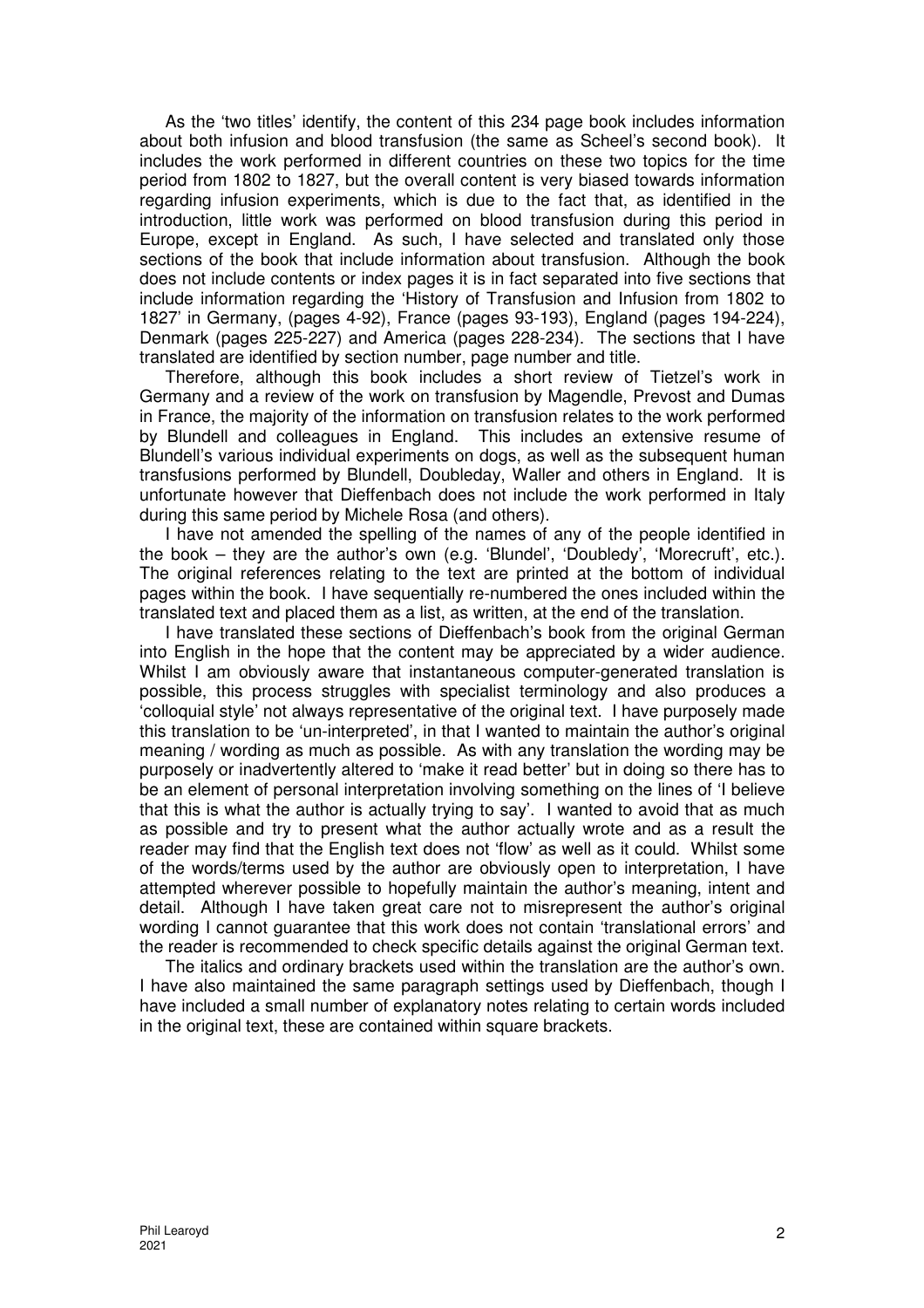## **JOHANN FRIEDRICH DIEFFENBACH (1794-1847) – BIOGRAPHICAL INFORMATION**

Johann Friedrich Dieffenbach was born in Konigsburg, Prussia, in 1794, where his father taught philosophy at the Gymnasium. When his father died when Johann was very young, the family moved to Rostock, his mother's family home. He originally studied philosophy and theology at the University there, but joined the Mecklenberg cavalry in 1813. After his discharge from the army in 1815 he returned home and studied medicine at the University of Konigsberg (1816-1820), after which he attended the University of Bonn to devote himself entirely to the study of surgery. Following visits to Paris and Montpellier he received his doctorate at the University of Wurzburg in 1822, after which he settled in Berlin, specialising in skin transplantation, plastic and reconstructive surgery. As well as his extensive work on reconstructive surgery of the face, he wrote on a variety of different topics, such as the treatment of urethral stricture (1826), better methods of bandaging (1829) and nursing (1832). It is during this period that he also researched infusion and blood transfusion, publishing Die Transfusion des Blutes in 1828. In 1832, he became an associate professor at the University of Berlin, and in 1840 became director of the Clinical Institute for Surgery at Charite Hospital where he focussed on reconstructive oral and maxillofacial surgery. He died in 1847 in Berlin, being now generally recognised as the founder of modern plastic surgery

## Additional information:

https://journals.lww.com/plasreconsurg/Citation/1968/07000/Johann\_Friedrich\_Dieffe nbach\_\_1794\_1847\_.4.aspx



Johann Friedrich Dieffenbach (1794-1847) (Image credit: en.wikipedia.org)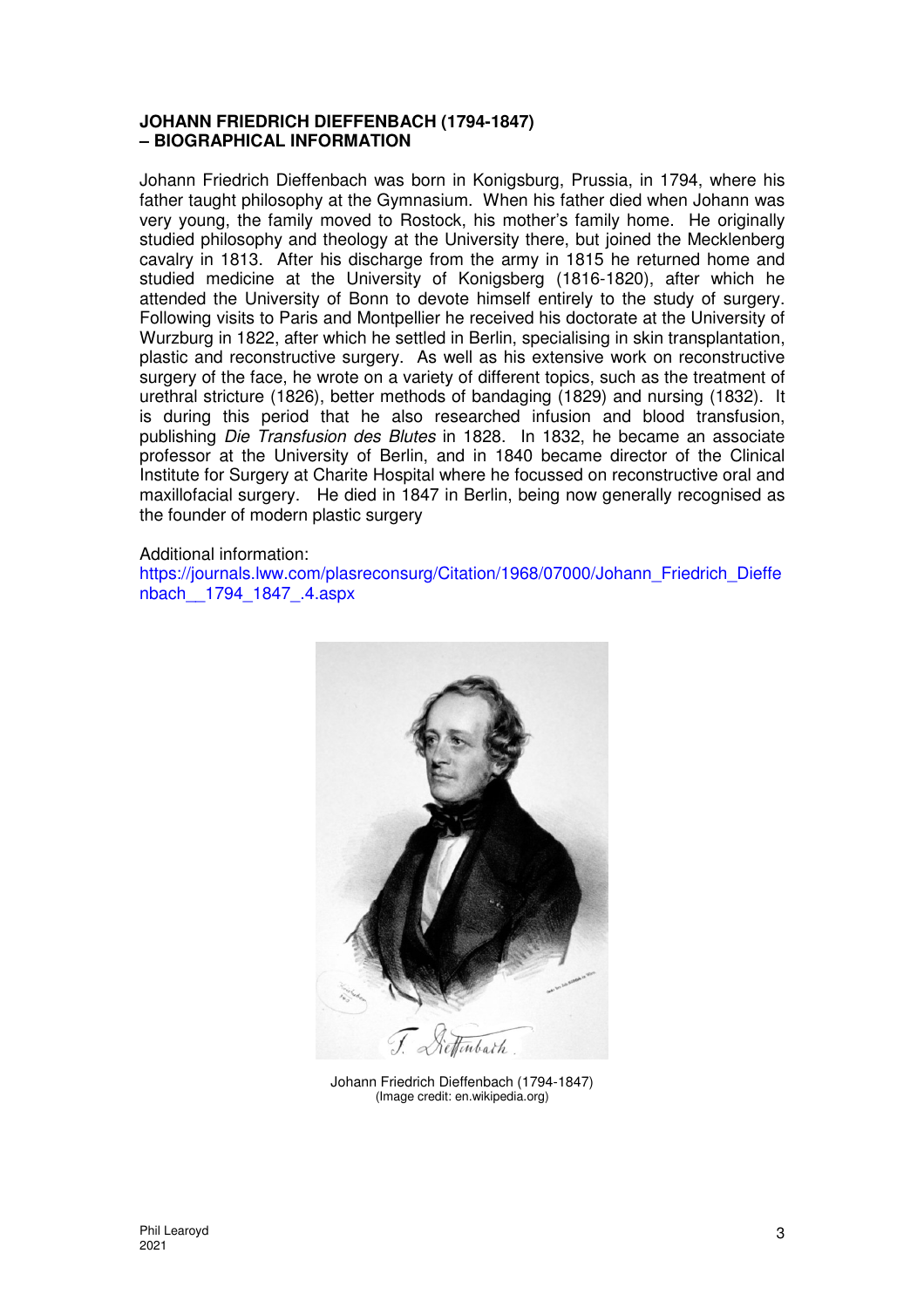## **INTRODUCTION**

(Pages 1-3)

Among the men of recognised repute with whom the history of the transfusion of blood and the injections of drugs into the veins ended in the last century, the immortal Bichat in France, Morecruft in England, Viborg in Denmark, but above all stands out the Italian Rosa, through a great number of ingenious experiments. Finally, Hufeland was a special promoter of this operation in Germany.

The study of physiology, which became more and more active in most European countries at the beginning of the nineteenth century, as well as the great advances in modern chemistry, which taught us a number of hitherto unknown substances that, hardly discovered, were immediately tested by experimenters to examine their effects on the animal organism; this led to a multitude of attempts at infusion into the vascular system, which, through solidity and thoroughness in observation, are very advantageous over most of the older attempts of this kind that in part still have the character of gimmicky or the most imperfect ideas of many forms of disease that were inherent in them.

It was the easy inventive spirit of the French, combined with their peculiar talent for the practical sciences that, especially in this period, gave us the most abundant yield for this subject, and the history of the past twenty-five years leads us past a number of men who, from a physiological or chemical point of view, made a number of most interesting experiments.

Infusion has found fewer workers in recent times among the English, partly because of a certain national aversion to all cruel physiological experiments on animals, partly because of the general inclination of English physicians for practical medicine and surgery; until finally, in the last few years, Blundel in London, the transfusion of blood, as a cure in the most desperate cases of bleeding, emerged again from the darkness of oblivion.

If one now goes through the whole range of all European nations with a quick overview, one sees that in the last twenty-five years the French have done most of the infusion of animals with regard to physiology, chemistry, and toxicology; the English most for transfusion, in view of practical medicine; the Germans, especially for the infusion of medicines, also as a curative purpose in various cases of illness, but the Danes did the same in relation to animal medicine.

Of all the other nations, from those of the north as well as from the Spanish, Portuguese and the like, we know nothing about these operations, and even the Italians seem to have contented themselves with what they learned about infusion and transfusion from German, English and French journals; at least none of them since Rosa has gone down this path with distinction.

Since, as already noted above, in the plan of this writing lies, to first compile all known facts, at least as far as I can find them in the more recent writings, and later to combine in this last volume all theoretical views and general conclusions from all infusion and transfusion experiments, and then to give an assessment of the extent to which a benefit for the medical sciences can be expected from these operations; I will go straight to the history of transfusion and infusion among the Germans without lingering any further in general reflections.

# **HISTORY OF TRANSFUSION AND INFUSION IN GERMANY: 1802 TO 1827**  (Page 4)

The history of transfusion and infusion in Germany over the last 25 years only presents a series of incoherent experiments, and there is no unifying bond here, but these observations, both in physiological and therapeutic terms, are of the greatest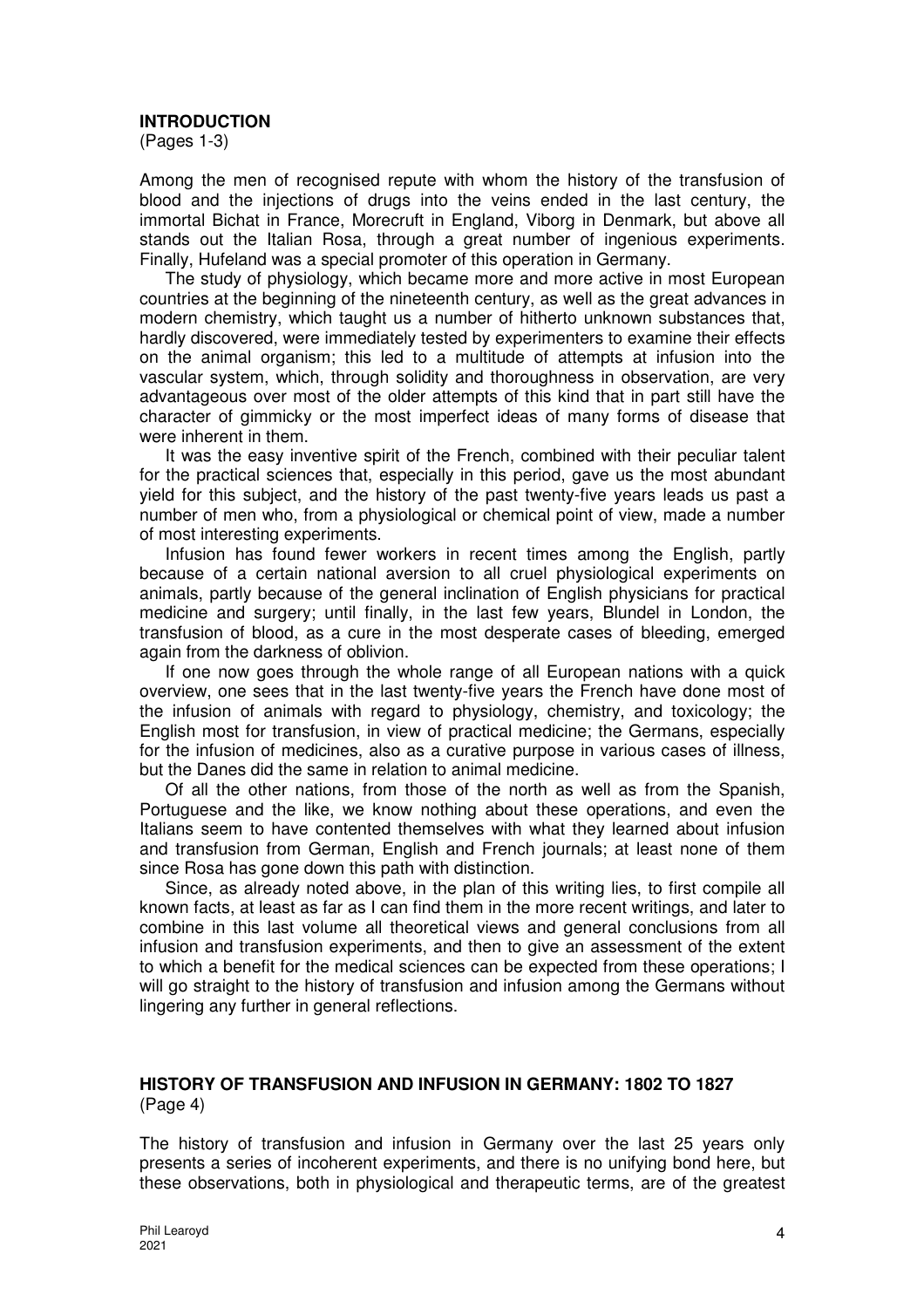importance. During this period, individual physicians earned special merit for injecting drugs into the veins in desperate cases of acquired illness, but we see that the transfusion of the blood itself, as an experiment in animals, very neglected.

\_\_\_\_\_\_\_\_\_\_

§. 7. E. Hufeland's recent transfusion effort. (Pages 18-20)

Hufeland's recent inaugural treatise on the transfusion of blood and its applicability in asphyxia was the first publication to appear in Germany on this subject after a number of years. We last saw the same topic worked on by Haefner as an academic test script. (1) Scheel mentions it less of its instructive content than because of the rarity of seeing this subject dealt with as a dissertation in recent times.

The little treatise, only eighteen pages long, is divided into two chapters, the first of which is entitled de sanguine ejasqiie praestantia in oeconomia animali. The content, at least the largest part of this chapter, does not correspond to the heading, since the author enters into extensive physiological and natural-philosophical discussions. I am giving a sample here. "Aquae circulatio calore interno e terra in superficiem efficitur, inde vapor ad aerern, undae ad rnare feruntur, in cujus motu aeterno vita ejus servatur. In aerem elevatur, ut summum gradum vitae fecunditatisque nanciscatur, per pluvias descendens, in lacubus fluviisque conveniat et terram nutriat, fertilernque reddat; denique omne animalium plantarumque nutrimenturn excretum, quod in hac via accepity secum provolvens, in mare fecunditatis receptaculurn recurrit. Eadem sanguinis circulatio: humores serosi et sanguis venosus, venis lymphaticis sanguiferisque in cor dextrum confluunt (mare) cujus motus sanguinem vivum conservat; deinde in pulmones surgit (aerem); ubi oxygenio caloreque maxime animatus, vitae elementum ac nutrimentum, vi cordis sinistri per arterias in corpus distribuitur, denique ad cor recurrit, postquam in via chylum in se receperit."

In a similar spirit the author goes on for a while, describing with youthful imagination the life of the individual as part of the macrocosm and his relationship to it, but when reading these lines one always wonders what connection these theories have with the transfusion of blood in asphyxia.

Then he goes on to blood. Blood is the first and main element of the human body, the main principle of life; all manifestations of life are brought about by the blood; all altered states of the body can be explained by the blood. Blood diseases are based on 1) changes in the quantity or quality of blood, 2) on impaired vitality.

The second chapter contains the author's experiments; he chose sheep, which, because of their tolerance, seemed to him more suitable than dogs for transfusion. The apparatus was extremely simple and consisted first of a glass tube, later of two brass cannulas, one straight and one slightly curved, which fit into one another.

## Transfusion into a sheep.

Two sheep were fastened next to each other on a perforated table, one after the wool had been sheared off the jugular vein, the other, through a deep incision on the inner side of the *sternocleidomastoideus*, the carotis, the straight tube in the jugular vein, the curved one fastened in the opened artery by means of a ligature, and then pushed into one another. In order to be able to calculate the amount of overflowing blood in a certain time, some blood was allowed to flow freely beforehand, which with every beat was ejected eight feet away by the force of the heart. As soon as a fair amount of blood had overflowed into the unconscious sheep, it immediately began to breathe deeply and forcefully, began to move, and began to give other signs of life.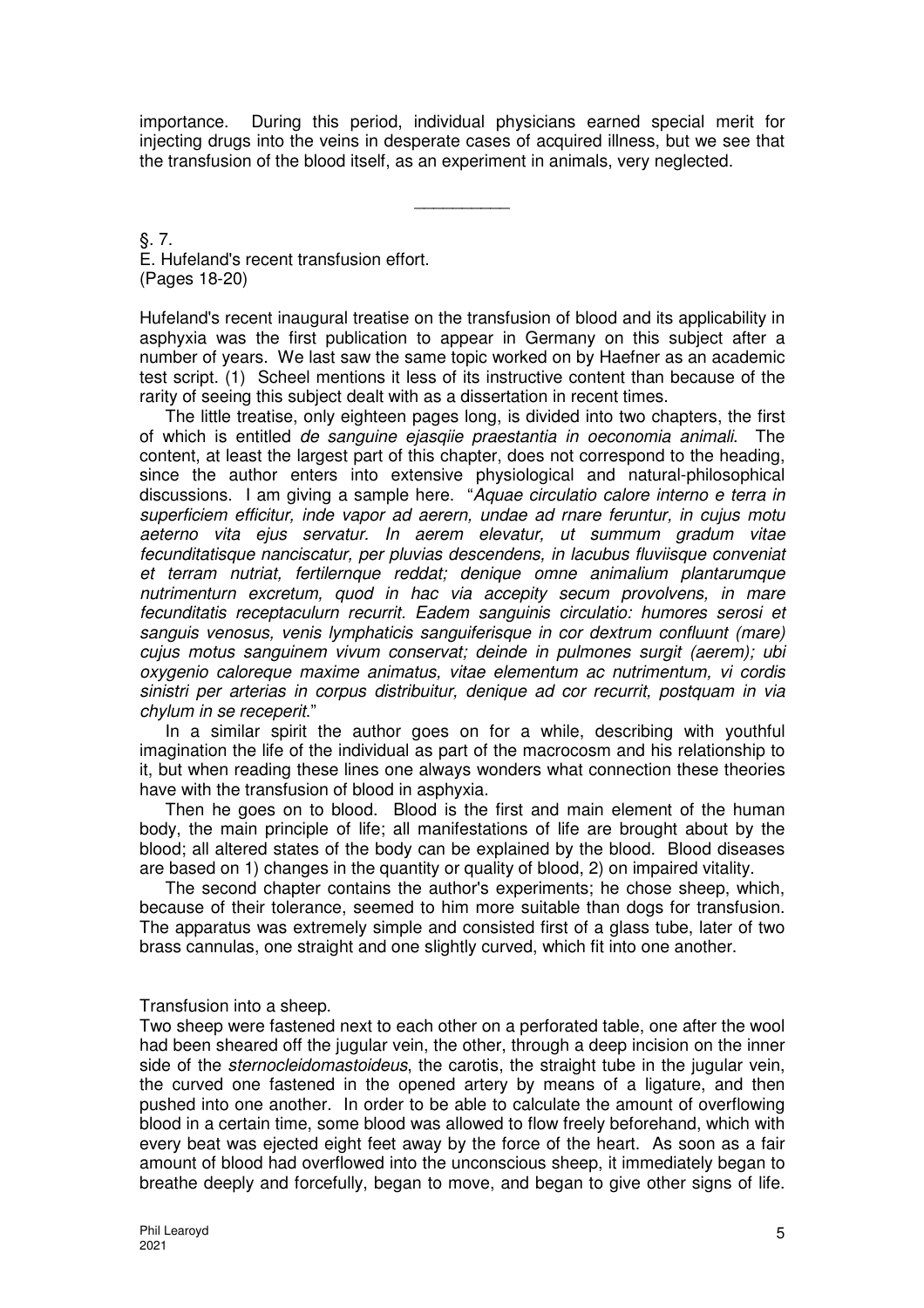Then it was brought back to the stable, where it seemed to be quite well, accepted feed, walked back and forth, and also did not get sick later.

Hufeland concluded from this experiment that transfusion, in the case of asphyxia through loss of blood, would be able to awaken life again,

#### Transfusion into a sheep.

A sheep was mechanically placed in a state of suffocation. It could not be brought back to life by air blown into the lungs, and the asphyctic condition was so perfect that there was absolutely no breathing. Some blood was now withdrawn from the animal, whereupon breathing and other signs of life gradually returned. It was then transfused with blood, whereupon there was a complete return of life.

It seems doubtful to Hufeland whether the bloodletting or the injected blood could have here brought about the preservation of life; most likely he assumes that the bloodletting preserved the life, but the transfusion brought about an earlier recovery, in which, in my opinion, he is absolutely right.

 $\overline{\phantom{a}}$ 

§. 10. Hoefft of the transfusion (Pages 24-25)

This subject has gained little advantage through the editing by Hoefft; the dedications alone take up the first eight pages of his little dissertation, which appeared in Berlin two years after the previous one. In the preface he remarks that he did not consider the experiments he had made on animals suitable for communication.

This is followed by a short historical overview of the transfusion according to Scheel, and at the end a detailed description of the transfusion apparatus specified by Graefe. It consists of a wide glass cylinder, through the entire length of which runs a glass tube, at the ends of which curved metal cannulas, which are intended to be received in the vessels, are connected by screws. The cylinder has no other purpose than to be filled with lukewarm water in order to prevent the blood from cooling down as it passes through the bore. To complete this, and so that the right degree of warmth is always obtained, a small thermometer is inserted through the side opening of the cylinder.

The idea of this apparatus is certainly the most ingenious and perfect of all known. But it does not seem to me to be suitable for practical use, even for physiological experiments, because the blood has to travel too long a way through the tubes, and these are so narrow that coagula will immediately form in them.

The drawing of the entire transfusion apparatus, made by Linger, attached to the writing, is extremely clear. (2)

\_\_\_\_\_\_\_\_\_\_

§. 12. Tietzel about transfusion. (Pages 26-29)

We have recently found the most detailed treatment of transfusion in Germany by Tietzel in his academic test report. (3) The 73-page treatise is written with great diligence and a particular preference for this subject, but it is to be regretted that the author has not made any further experiments of his own.

The first attempt to transfer blood from one dog's jugular vein into that of another dog failed. It was not much better on a second attempt, where the blood from the carotid of one dog was to be transferred into the jugular vein of another, in that the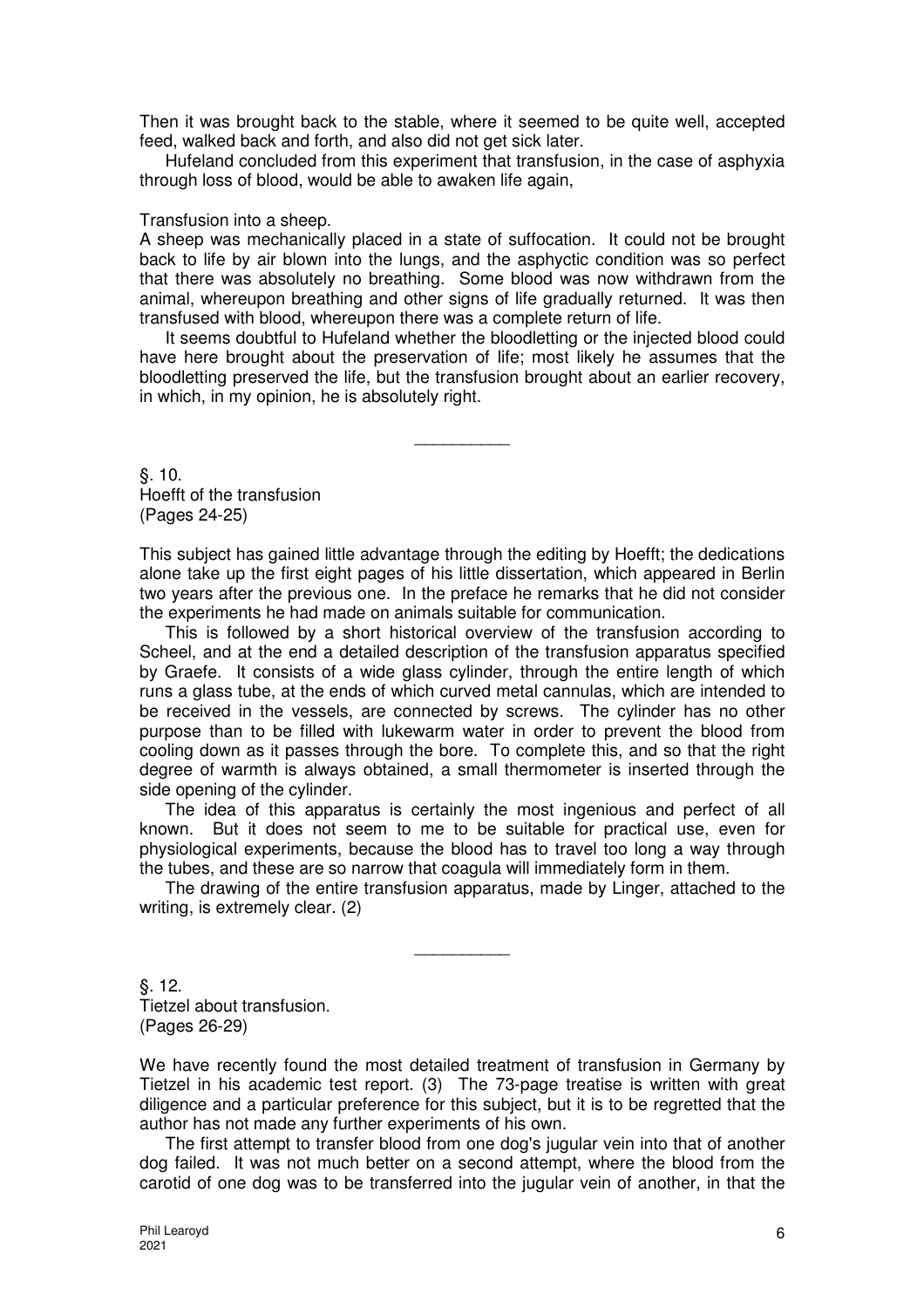tube was very soon blocked by coagulum. The dog that had received the blood remained very lively. In a third attempt he let the blood flow into a calf's bladder by forcing it into the vessel by compressing the bladder. Here, too, the blood soon clotted, regardless of the fact that the bladder lying in the warm water.

Tired of experiments on smaller animals, he started the transfusion from one horse to the other. The apparatus consisted of a small tube made from the carotid of a horse, which was provided with quills on both sides. The horse that received the blood was 10 years old and suffered from silent madness, the horse that was supposed to give the blood was 6 years old and suffered from worms, from cutting the infra-orbital nerve, and very much attacked from great doses of narcotics. The first horse was given 10 pounds of blood drained from the jugular vein, whereupon there was weariness and trembling of the limbs. The pulse was 50 beats. While the blood was overflowing, the animals standing quietly next to one another, a distinct pulsation was heard in the tube. The blood was allowed to flow over for seven minutes, during which time the pulse was 75 beats, and the animal threw dung. Because it seemed to be in a bad state, 1 pound of blood was drained off again. Then it lay down with difficulty breathing. The heart beat weak and wavy. After half an hour a bloody mucus flowed from the nose, and the animal sweated profusely. This state lasted three hours, then there was a general cold, combined with convulsions, and death seemed near. After half an hour the animal was found floating in blood, since the ligature had come open again. The pulse was small, the respiration anxious, the skin cold, and the hind extremities stiff and paralyzed. The next day it could stand again, took food and water, the pulse was small and fast, the breathing was anxious, soon it sank again, got convulsions, and died the second night.

At the section, which was made the following day, the lungs were found to be very pale, and in the pericardium a little bloody water; the cavities of the heart contained liquid blood at a temperature of  $25^\circ$ ; the substance of the heart was pale and brittle, the brain bloodless.

Tietzel concludes from this experiment that death is here not brought about by the foreign blood, but by bleeding to death. According to a fairly precise calculation, the animal received 12 to 14 pounds of blood, but when it was opened, a great void of blood was found. He considers the symptoms of the disease to be the result of the blood flowing over too quickly, which causes the right ventricle to overcrowd too quickly, which of course must lead to disturbances in the circulatory system.

The II. Cap. is about the finest transfusion devices, to which Tietzel adds a new one. This is actually a modified Blundel syringe; he remedied the evil that the blood was not soon passed faster, now more slowly, by means of a device of his own.

In what follows we will talk about the phenomena that accompany Tietzel as well as the means of preventing its evil consequences; dogs are said to die most easily from the blood of strange animals. Dog blood is not as suitable for testing as lamb's blood or calf's blood because it coagulates particularly quickly. As a precautionary measure in the operation he recommends:

- 1) that the blood should not be transferred too quickly;
- 2) that no air is allowed to enter;
- 3) that the amount of blood carried over is not too great;

4) that the tube should be carefully placed in the vessel so that the vein may not be inflamed; but especially he warns against leaving the tubule in place.

He does not dare to decide whether animal blood should be injected into humans. The frequent repetition of the operation is less dangerous than the single transfer of a large amount of blood. An asphyxial or anaemic must be given more blood than an apoplectic. He considers venous blood to be the most beneficial.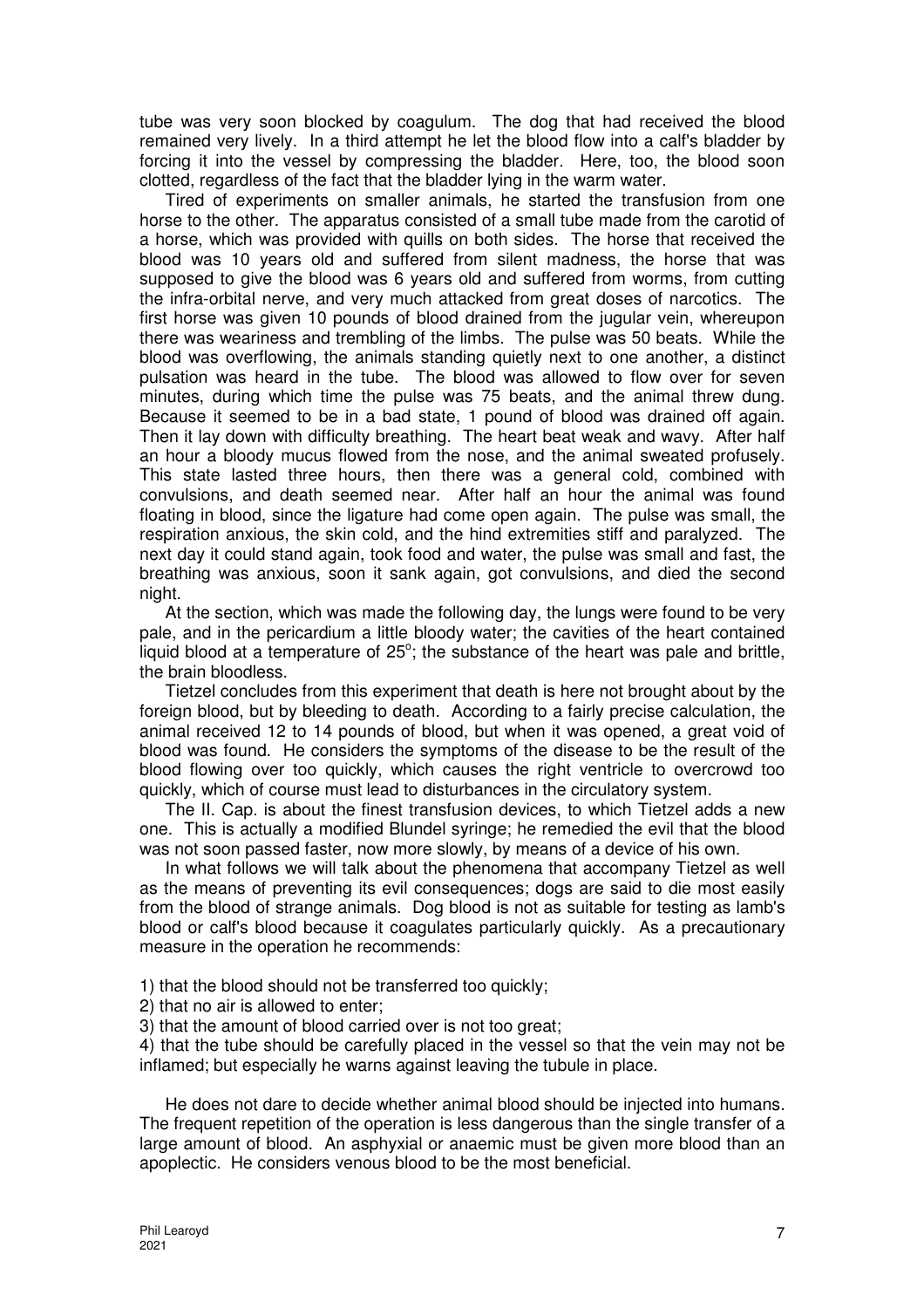The IV. Cap. deals with the therapeutic value of transfusion; the opinions of the older experimenters are given, and the operation is recommended for low blood preparation, high blood consumption, asphyxia and blood flows.

Even if our experiences are not enriched much by this writing, one does not fail to recognize the author's striving for thoroughness, but in particular a certain preference for the subject is unmistakable.

\_\_\_\_\_\_\_\_\_\_

§. 17. Schneider's views of transfusion. (Pages 35-36)

Schneider expresses himself favourably in his psychiatry about transfusion, as a means that one must at least try in incurable cases of mental disorder; he is referring here to Hoffbauer, and believes that the transfer of blood can preferably be done where the patient's life force, as it were, has died, but where one should not fear its increase either. In this attempt the doctor is beyond all responsibility. He then cites the healing of the stupid by Denys in Paris, and King's and Lower's transfusions of madmen, according to Scheel, and closes this subject with the words: "It is surprising that this, albeit heroic, remedy has been completely forgotten in recent times and has fallen into oblivion, since in some cases, where all means leave us, and we are convinced that we declare the sick to be incurable, it could still render real service." (4)

# **HISTORY OF TRANSFUSION AND INFUSION AMONG THE FRENCH: 1802 TO 1827.**

 $\overline{\phantom{a}}$ 

§. 20. Magendle's transfusion and infusion trials. (Pages 123-124)

The experiments of this ingenious French physiologist occupy an important place in the history of this operation. In his Précis élémentaire he deals with this subject in greater detail than is the case in modern physiologies. As far as I am aware, I have compiled his experiments, which are scattered in other writings, as I have become aware of them.

What he says about the history of transfusion among his compatriots, however, contains obvious inaccuracies. Denys, the first to transfuse humans, is said to have turned a fool into a maniac; but Scheel has proved with the greatest thoroughness from the sources, that this man's wife, won by Denys' enemies, brought a false charge against him, as it turned out on closer examination.

Just as incorrect is the accusation that a prince of royal blood was a victim of this operation. The fact is that Denys transfused blood to the son of a Swedish minister, who was suffering from extreme emaciation as a result of an organic abdominal disease, almost dying, at the repeated request of the patient's relatives and doctors, and, as from the extensive, precise narrative rather prolonged his life by a few moments than shortened it. (5)

This refutation of the Magendle's statement seemed necessary here, since it has sometimes been regarded as a valid authority.

Magendie considers transfusion in humans to be a very daring means, but he urgently encourages experiments on animals.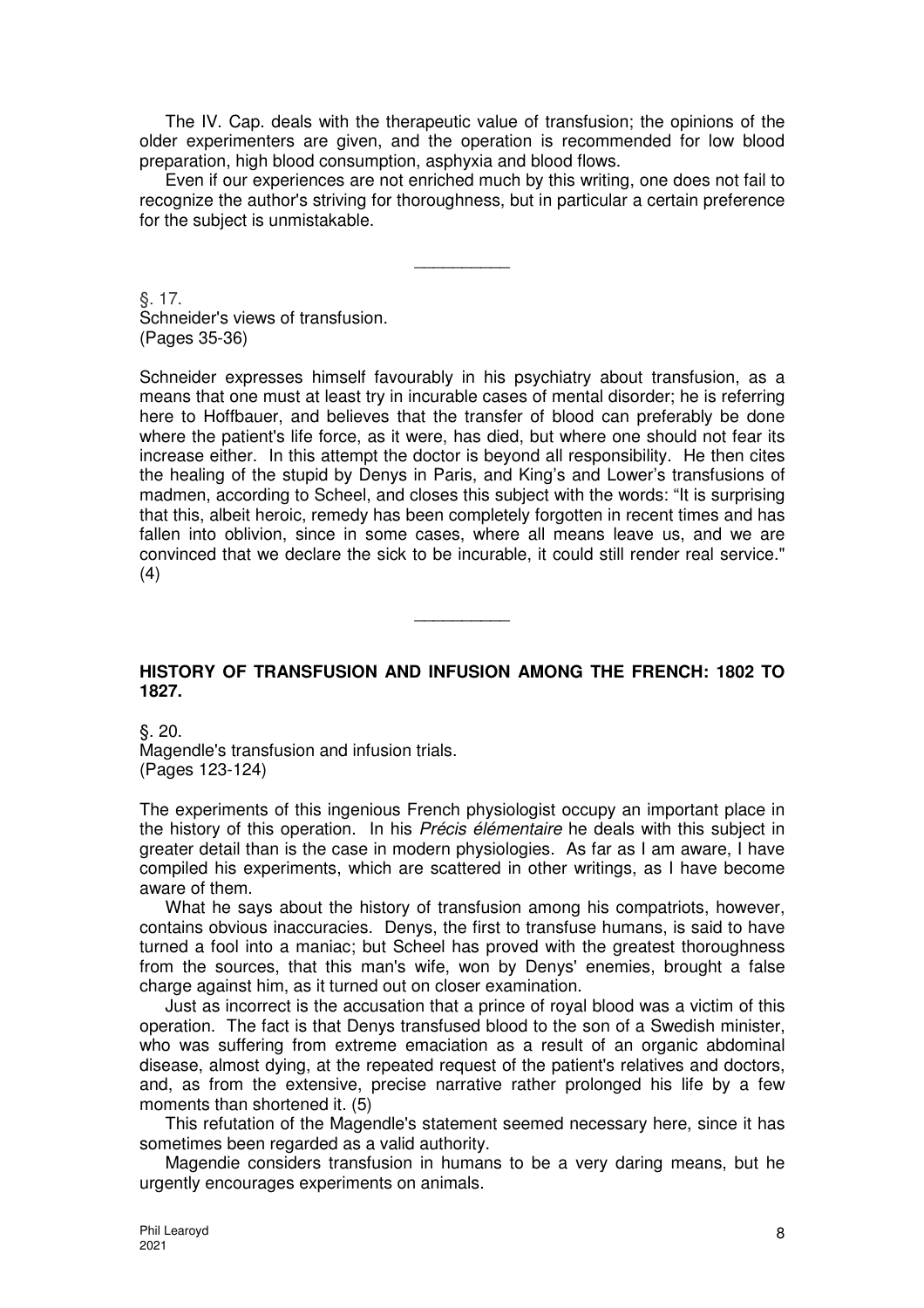In his own experiments he noticed that the transfer of blood from one animal to another of the same species did not cause any significant accidents, even if the amount of the foreign blood was very significant. But he considers that the main thing for the success of the experiment is that the blood should be passed directly from the artery of one into that of the other. But if the blood is first placed in a vessel and then introduced with a syringe, a small coagulum injected with it can easily cause death.

The same thing then occurs through blockage of the pulmonary vessels. All experiments in which one does not take this circumstance into account with scrupulous precision can be of no value. He often saw death ensuing, because the blood, which had to pass through a tube only two inches long, got partly congealed into the veins.

Magendie, on the other hand, regards infusion as an excellent means of quickly testing the specific effect of a medicament or poison on the body; it can also be regarded as the only and true remedy in cases of illness where ordinary medical treatment is inadequate.

 $\overline{\phantom{a}}$ 

§. 26. Dumas and Prevost's transfusion attempts. (Pages 186-188)

It cannot be denied that, among all modern physiologists, Dumas and Prevost have shed the greatest light on the transfusion of blood, by a great number of the most ingenious experiments. Unfortunately, these experiments were of only incidental and subordinate interest for them, in their main investigations into the blood itself, which is why the relationship between transfusion attempts they have made is general and summarising. (6)

If they bleed an animal until it sank deeply into a deep faint, all muscular movement, breathing, and circulation ceasing, whereupon death tends to occur very quickly, and then injected water or serum again at 30°, life did not return. If, on the other hand, blood was transfused from another animal of the same species, life gradually awakened again during the transfer, and perfect production took place immediately.

If blood was transfused from a strange animal, whose globules were of the same shape, but either larger or smaller, the restoration was imperfect, and death occurred before the 6th day; the pulse was always accelerated, but breathing was normal, the temperature of the body decreased more and more if it was not artificially maintained.

Incidentally, they found it completely indifferent whether fresh blood or blood that had stood in a vessel for 24 hours was injected, and it made no difference whether the fibrous material was kept liquid by previously shaking the blood, or removed, or finally, obtained with caustic soda in the dissolved state.

In many experiments in which cattle and sheep blood was injected into cats and rabbits, resuscitation took place, the blood might have been left alone or had stood for 24 hours, but the animals died soon afterwards.

Injections of blood with circular spheres into the vessels of a bird caused violent nervous accidents similar to the most severe poisoning; death was always sudden, even when a very small amount of blood had been injected. But it happened less quickly if the animal had previously been rendered weak by draining part of its blood. These experiments were made on ducks with sheep's blood.

Taken together from all their experiments, Dumas and Prevost conclude that transfusion in man must be discarded until we know more precisely, in effect, the principle in the blood.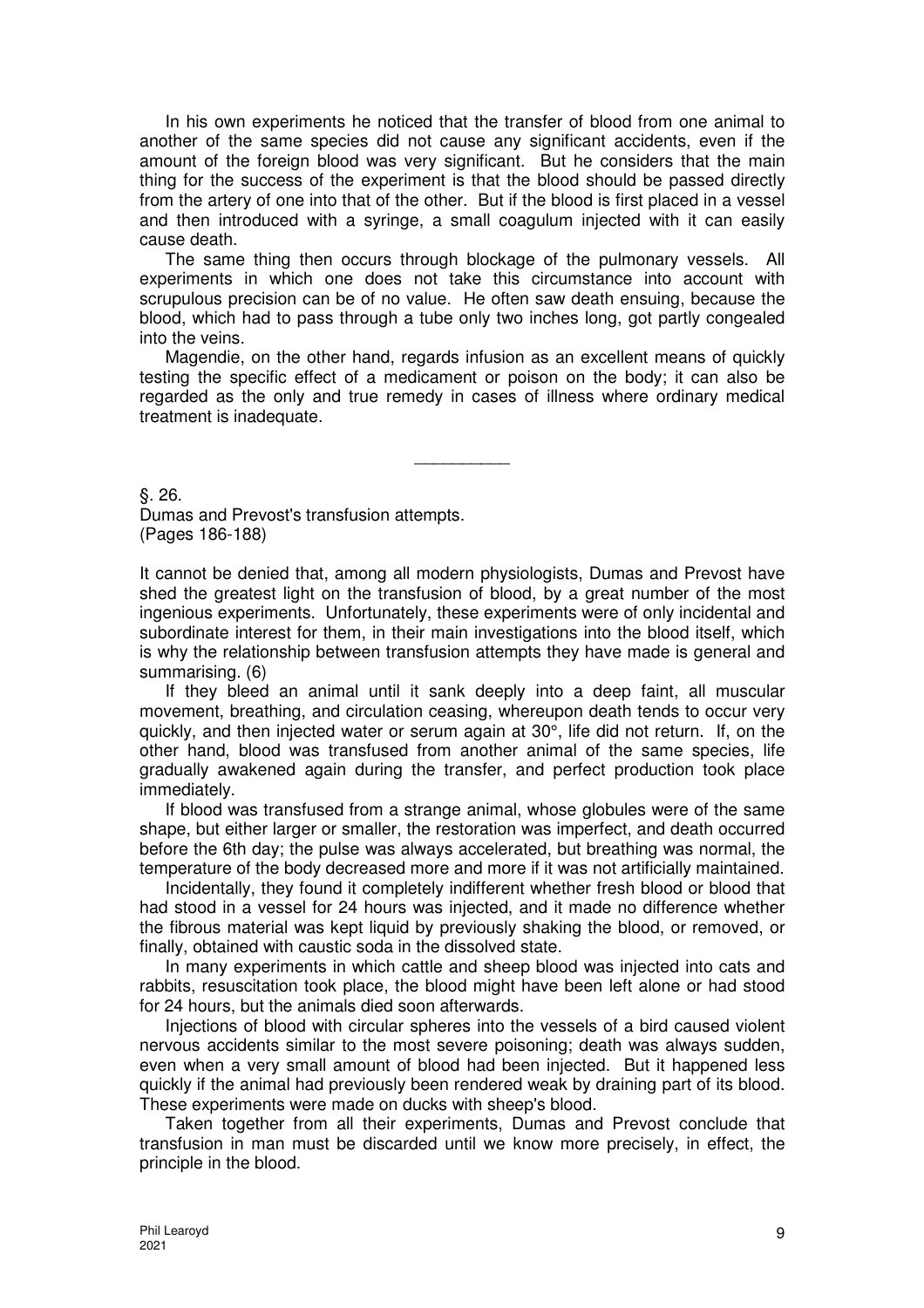§. 28. [Note: This follows immediately after §. 26 – there is no §. 27.] Patissier on transfusion as a remedy in diseases.

The well-known Patissier, who edited the article Transfusion in the Dictionnaire des sciences medicales, which is highly incomplete and even contains some inaccuracies, has a very harsh judgment of this operation: nous ne chercherons pas ä prouver combien était ridicule cette opération que I'on a regardée cornme devant conduire à l'immortalité: le lecteur doit être assez pénétré des principes de l'économie animale, pour que nous n'ayons pas besoin de lui inspirer de l'éloignement pour ce moyen dont nous n'avons fait mention ici que pour l'histoire de l'art.

# **HISTORY OF TRANSFUSION AND INFUSION AMONG THE ENGLISH: 1802 TO 1827.**

 $\overline{\phantom{a}}$ 

(Pages 194-224)

The history of transfusion and infusion throughout the previous century is dealt with by Scheel in the last period of his work. Apart from a few insignificant attempts at infusion in animals in support of this or that physiological view, nothing is found in this long period of time that deserves closer consideration. Only the last of these experimenters, the famous veterinarian Morecruft in London, made numerous experiments on infusions with animals, especially with Veratrum album. But from more recent times, from the beginning of this century to a few years ago, when Blundel and his students began to practice transfusion again in people in desperate cases of bleeding, I have known absolutely no attempts made in England on our subject, least of all on infusion.

We therefore move on to Blundel, omitting a period of about 16 years.

§. 32.

Blundel's transfusion attempts.

Blundel, professor of physiology and obstetrician at Guys Hospital in London, has long nurtured the idea of reviving the wrongly forgotten transfusion as a cure for some hopeless diseases. This wish came to life when he saw a woman who had recently given birth, a young, incidentally healthy person, dying of a uterine blood flow that could not be stopped. He thought it probable that the blood of another person, injected into the veins of those dying of inanition, might be able to preserve life and bring about restoration. Experiments on animals, however, should first instruct him practically on this subject, and at the same time make him more familiar with the whole procedure of the operation. It seemed to him that trying himself was the best way to go, which is why he did not do much research about what others had done before him.

He must, as is to be suspected, have expressed his views on the transfusion, and the lively wish to see it applied in the most dangerous cases of bleeding, more often in his physiological or obstetrical lectures, for London seemed in a way prepared for this operation, and although the contradiction he found was lively, it was not attacked in the way one might have expected. Blundel dedicated his own pamphlet to this subject (7) after he had previously brought his experiences to the public knowledge through journals. We come first to the experiments made by Blundel on animals, which I will take in turn.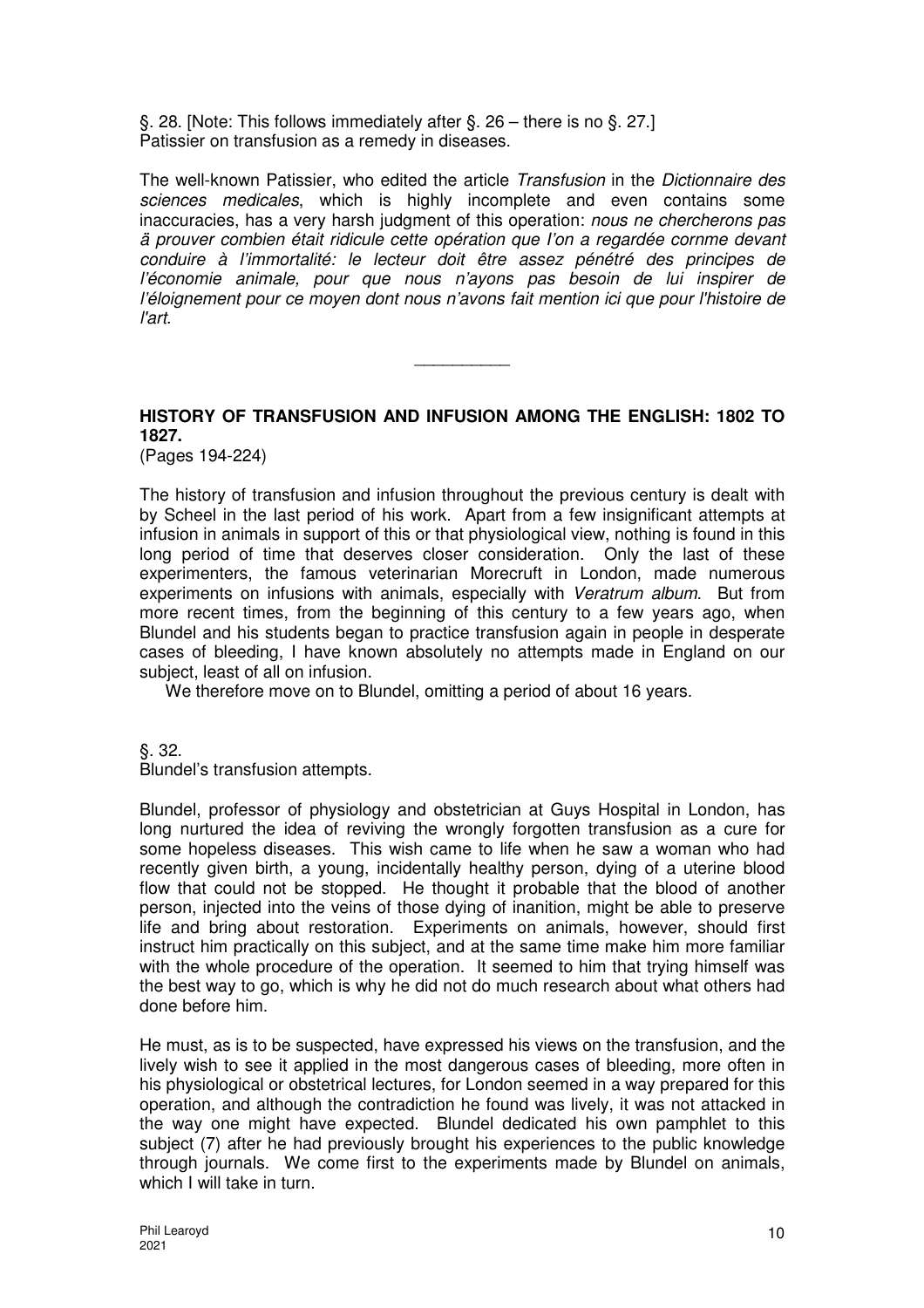1. Injecting of arterial blood from one dog into the veins of another.

So much blood was drained from the open carotid of a dog that the animal appeared to be completely dead. This blood, collected and kept liquid, was re-injected by Blundel into the opened jugular vein. As the blood overflowed, the signs of life gradually returned, and a few moments later the dog was completely restored. (8)

This is how this experiment is related in the Lancet, but one of the following numbers of this journal shows that the experiment must have been misreported; for another letter, which the Lancet also reports, reads as follows:

"Sir, I hereby take the permission to correct Mr. Blundel's attempt at transfusion, which you have communicated, to the effect that 1) the dog, which was almost bleed to death, is not revived by its own blood, but by that from the carotid of another; 2) that Mr. Blundel advises transfusion in women not into the jugular vein but into a vessel distant from the heart; 3) that he does not take animal blood for this operation, but that of another person; 4) that Mr. Blundel considers the success of the operation to be particularly dependent on the speed with which the blood is transferred without lingering a long time in the instrument. The dog is still perfectly fine 14 days after the operation."

Linton, Guys-Hospital.

2. Transfusion of blood from the femoral artery of one dog into the veins of another.

The femoral artery of a dog was exposed, and a cannula was inserted into the opened vessel, through which eight ounces of blood had to flow out. Immediately fear, screams of pain, convulsions and fainting occurred. The abdominal muscles were slack and the blood seemed to have stopped circulating. A few seconds later Blundel injected six ounces of blood from the *arteria cruralis* into the femoral vein of the bleeding dog, whereupon the return of life was brought about by tension of the abdominal muscles and the greatly renewed circulation of the blood, whereby even the thrombus, which had formed in the femoral artery, was pushed away, to recognize again.

3. Continued injection of blood into a dog.

Blundel brought one tube into the thigh artery of a dog and another into the vein of the same limb. The blood that flowed out of the first vessel was again injected into the other, and this was repeated for twenty-four minutes, without the animal appearing to particularly suffer. Since, according to a fairly accurate calculation, 12 nosels [sic] of blood must have flowed out and injected again in 24 minutes, the whole blood mass of the dog had passed through the syringe more than once; as was further confirmed by the high degree of arteriosity of the blood at the end of the experiment.

4. Injection of human blood into a dog.

A dog was made to bleed from the femoral artery until it appeared to be dead; Blundel then injected him with human blood drawn from the vein, which had been exposed to the outside air for one minute. The dog was resuscitated, but death occurred after a few minutes.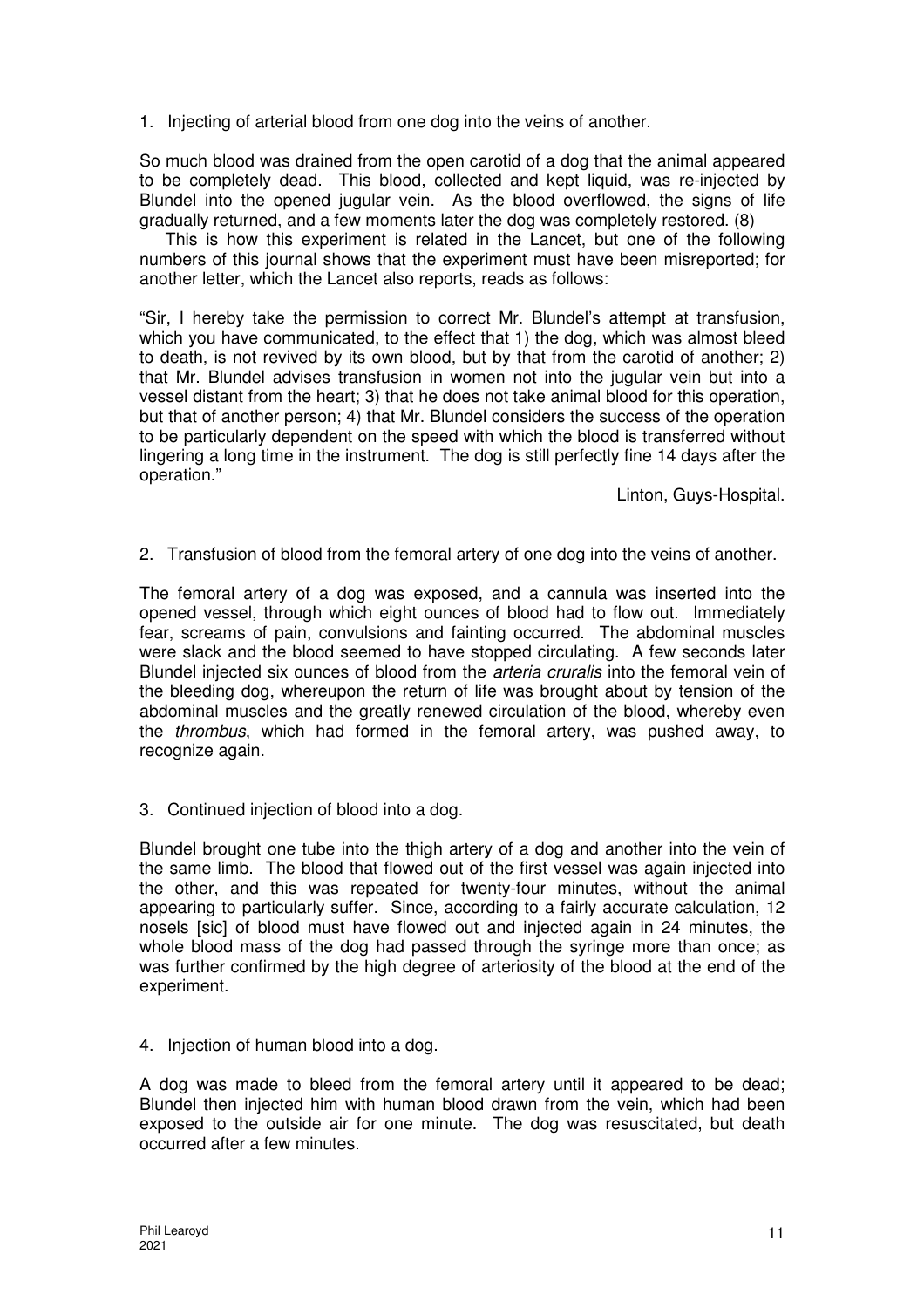5. Injection of human blood into a dog.

Six ounces of blood were drained from the carotid of a dog, whereupon the animal apparently fell dead. Immediately after this had happened, Blundel injected 10 ounces of human blood into the veins of this dog, which had stood in a vessel for only half a minute, whereupon the animal came to again. The pulse was 120 beats and was not intermittent. In spite of the fact that it was in perfect health, which was revealed by its cheerful demeanour and lust for pleasure, it appeared to have returned, but died 15 hours after the operation.

6. Repetition of the same experiment in four other dogs.

Three other dogs, which had been put into apparent death by blood loss, were brought back to life by freshly released human blood, but all died. The first died after a few minutes; in the second after a few hours; and finally in the third after two days, under the coincidences of pericardial dropsy.

A fourth strong dog, which had also received human blood instead of its own blood, remained alive.

7. Injection of dog blood into another dog.

Ten ounces of blood was drained from a dog by means of a tube placed in the arteria cruralis, whereupon, after an apparent death of several seconds, two ounces of blood were injected again from the crural artery of another dog. Before the deathlike impotence occurred, there was fear at first, then reluctance and difficulty breathing, then gasping for air, and finally the abdominal muscles collapsing. The animal's feeling of fear was expressed by a peculiar cry of lament. A few seconds after the injection of the two ounces of blood was done, the dog revived; the abdominal muscles tensed, breathing became regular, and the circulation was renewed so vigorously that the clot of blood which had clogged the femoral artery was expelled.

8. Repetition of this experiment.

Blundel drained 5 ounces of blood from the carotid of a small dog. The apparent death that then occurred hardly lasted a few seconds, since the injected blood of another dog immediately called it back to life. In a few moments the dog was made to jump from the table.

9. Injection of a dog's own arterial blood into its veins.

Cannulas were attached to the carotid and the jugular vein of a dog, the draining arterial blood was collected in a cup and injected into the vein. After six ounces were transferred in this way, a short break was taken. After a few minutes a new injection of six ounces occurred, and soon another injection of four ounces. At first the pulse stopped, then it became regular again. The animal's apparently great languor soon subsided.

The irregular heartbeat, Blundel believes, is due to the fact that the injection was too rapid, since of course the strong pressure on the plunger of the syringe had forced the blood too forcefully into the right cavities of the heart. Also 3-4 drachmas, which were injected at one time, were certainly too great a mass of blood, which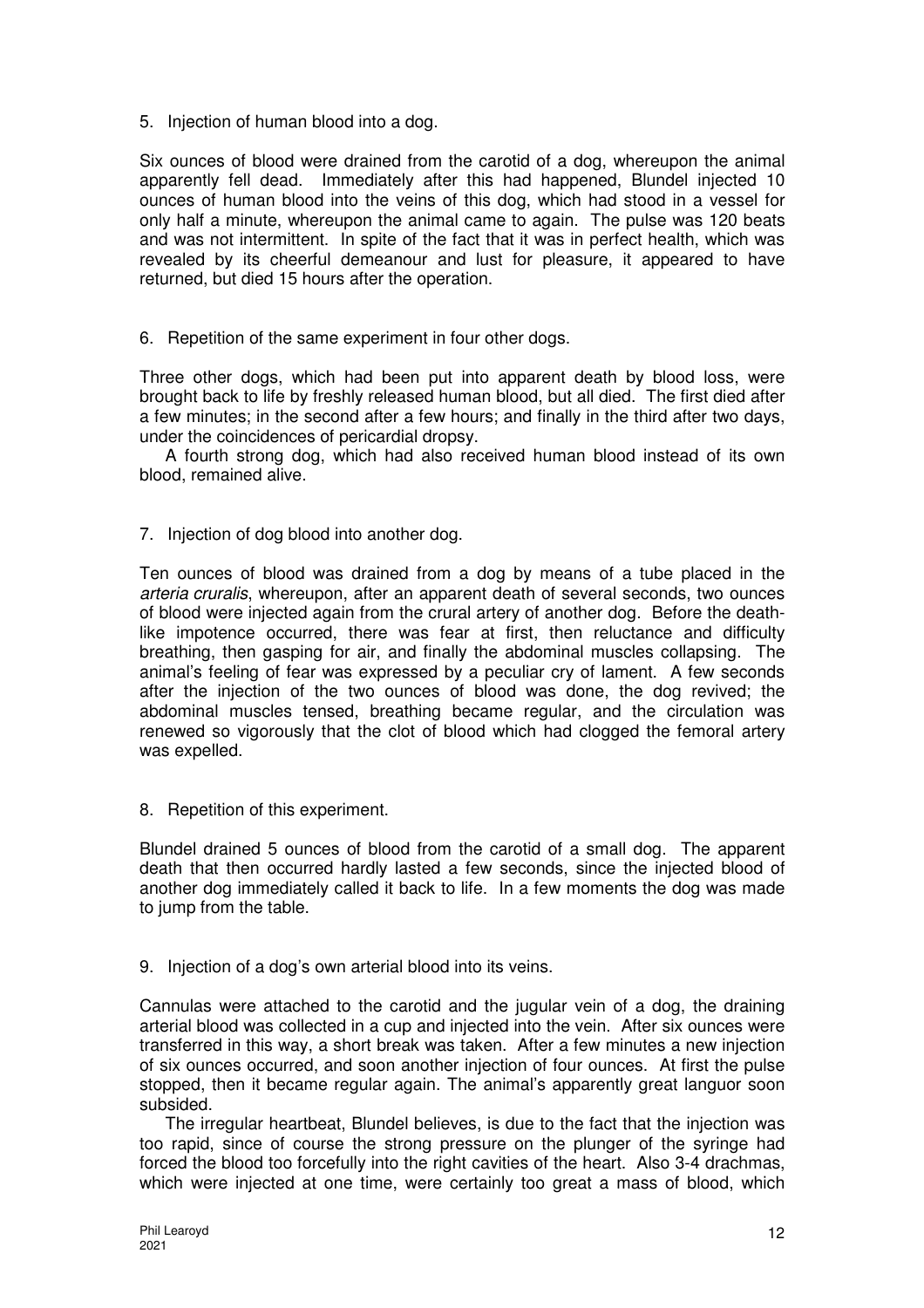must arouse accidents, which also did not occur when smaller quantities were injected.

10. Repetition of this experiment.

The same experiment was repeated in another dog, and the arterial blood was reinjected into the veins in four batches, with long intervals, with about 1 drachm of air entering with it by chance. At first the pulse intermittent, but later it showed no further irregularities. The air ingress did not arouse any coincidences.

11. Injection of human blood into a dog.

A little over seven ounces of blood was drawn from a large, strong dog, and six ounces of human blood was injected again. The animal was indeed awakened from its death-like condition, but it died after a few seconds. An equal amount of dog blood would, in Blundel's opinion, have certainly preserved life.

Another dog was injected with six ounces of human blood instead of eight ounces of its own drained blood. Some air accidentally got into the veins. Soon after the injection, the apparent death ceased, but after a few minutes of gasping for air, cramping, yawning, vomiting, and then death, which was preceded by an hour-long fainting. The air entry was not to blame.

12. Repetition of these attempts.

Four ounces of blood were drained from a dog, and for this purpose ½ ounce of human blood was injected into it in six steps. The apparent death was not complete. After two minutes there was thirst, lassitude, and weakness; the pulse could hardly be felt. Coincidences soon followed suit, and on the third day there was an apparent recovery; but two days later the strength sank again, and on the  $6<sup>th</sup>$  death followed. At the autopsy the pericardium was found filled with water, but no trace of inflammation or accumulation of water in other cavities.

13. Injection of human blood into a dog.

Another dog of delicate build was injected with five drachms of human blood in five batches. Each pause lasted only 30-40 seconds. Slight breathing difficulties, deep sighs, irregular pulse, and tremors in all limbs were the symptoms that occurred after the operation. After the dog was untied, it seemed to be quite cheerful. On the following day, however, it became weak and sad, vomiting and intermittent pulse occurred. On the 3<sup>rd</sup> day, however, there was complete recovery.

Blundel attributes these coincidences solely to the great fearfulness of the dog, which, especially in fearful animals, leaves long lasting impressions.

14. Blowing air into the same dog.

For the dog just thought of, after a while, Blundel had three drachmas of air into the crural artery. As the animal was less anxious this time, no further coincidences occurred.

From this experiment, Blundel concludes that even the air, blown into the bloodvessel system, does not produce any harmful effects.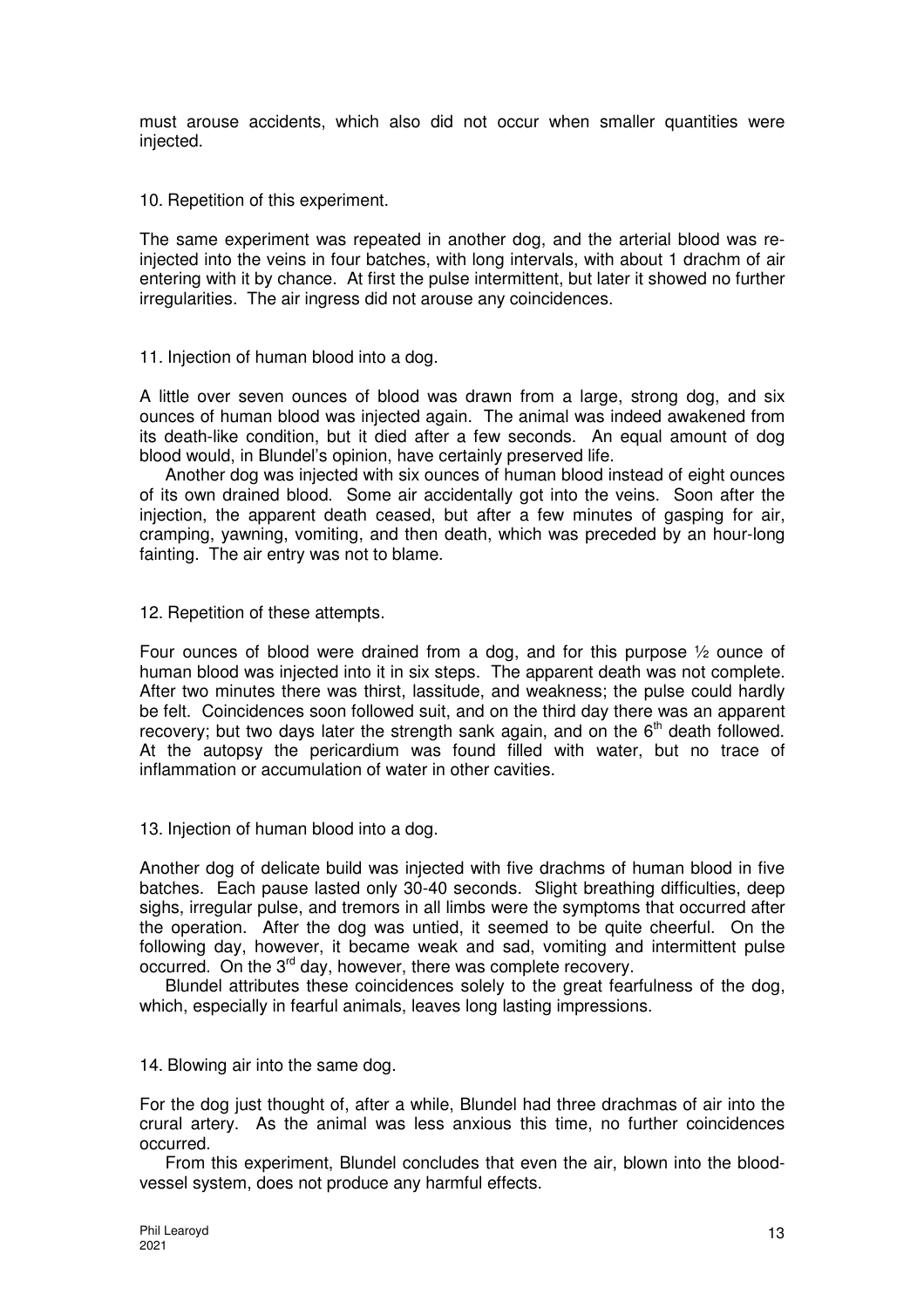After injections of cold water or weak wine, dangerous accidents never occurred.

Blundel's conclusions from transfusion experiments in animals.

The death-like state into which an animal is put, by a great loss of blood, lasts for a long time and a shorter time. With dogs it lasts 2, 4, even up to 20 minutes. An animal cannot be called back to life by transferred blood if, after having stopped breathing and the abdominal muscles sinking in and slackening, it is left in this state for 10 to 64 seconds, even if at the same time, one applies lukewarm baths and blows in air.

The extremely rapid coagulability of dog's blood sometimes leads to death even after it has been transferred over. In one case, a dog's autopsy showed a blood clot in the heart. The following experiment shows that life can only be preserved by injecting blood into the veins. Blundel injected fresh blood into the veins of a dog, which incidentally received absolutely no food. In this way, within three weeks, the dog received 83 ounces of arterial blood, partly by syringe, partly by direct transfusion into the jugular vein.

The following are the results that Blundel received from his transfusion attempts, which he used to answer the question of whether arterial or venous blood was better suited for transfusion.

On the whole, says Blundel, arterial blood seems to be more suitable to lead than venous blood. A much smaller amount of blood than the loss is sufficient in animals to prevent death, but one cannot replace a great loss of blood with the blood of another animal without danger. Incidentally, the blood can be safely stored in a vessel that is protected from the air and, which can be prevented from cooling down by placing it in a dish of 96° Fahrenheit.

The following experiment proves this.

Transfusion of dog blood into a dog.

A dog weighing 15 pounds, 2 ounces, let the blood flow out of the carotid and, by means of its apparatus, squirted other blood into the jugular vein. Small clots formed in the cannula of the instrument, but the passage was not obstructed, and an air bubble passed over with it. The animal did not seem to have been particularly affected by the operation, which had lasted 65 minutes, for before it the pulse had 174 beats per minute, after which it rose to 160 without stopping. The breaths were counted, 26 in the same time. After 3 hours the number of pulse beats was still the same as that of breaths 30. The animal appeared to be weary and had stretched out; if you drove it on, it could go. On the following day it still seemed to suffer; on the  $3^{rd}$  day it was already very abundant, but on the  $4^{th}$  it seemed to have been completely restored.

Blundel calculated that the syringe he was using would take half a pint, or eight ounces, in a minute. Blood, that is, at least 12½ pounds of blood in 25 minutes, expelled almost the whole of the dog's entire weight.

The length of the tubes and surfaces through which the blood had to flow from the artery of one dog into the vein of the other was at least one and a half feet.

Description of Blundel's transfusion apparatus.

Before I turn to Blundel's experiences with transfusions in humans, I will here describe the apparatus, which he mostly used for the transfer of blood in animals.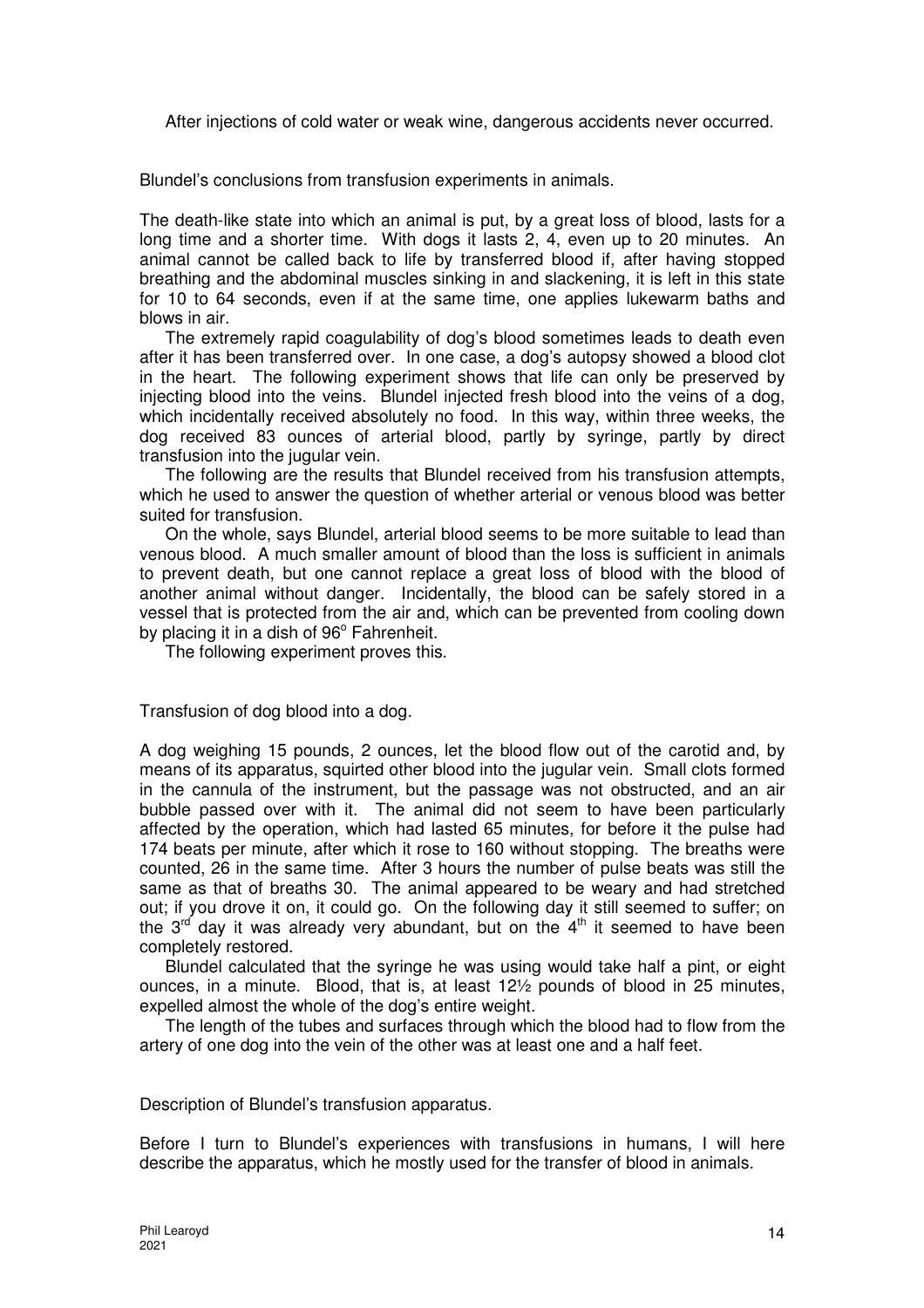This apparatus consists of a stationary syringe, a funnel for taking up the blood, tubes, and finally a frame. The tubes, which are located on the instrument, are provided with a tap, which can be turned in two different directions. Through the first of these tubes, which is elastic and at one end is connected to the syringe, its contents are emptied through the cannula, which has been introduced into the vein of the animal.

The second, non-elastic, tube leads the blood from the funnel into the syringe; it is connected to the funnel on one side and the socket on the other, and is curved at right angles at both ends. The tap forms part of the socket, and when it is turned a quarter turn the evacuation tube is opened and the inlet tube closed, or vice versa. The syringe, as the centre of the whole apparatus, rests in an upright position on a straight post, the bottom of which is weighted with lead to prevent the instrument from swaying.

All the pieces are made airtight. The syringe is made of brass and holds 11 drachmas. The emptying tube must be made of flexible leather, the inlet tube of flexible metal, the former so that the attempt is not disturbed by the animal's movements, the latter to place the funnel. The pillar to which the syringe is attached must also rotate.

Valves could also be placed where the tubes communicate with the syringe to allow the blood to flow, but the device with a stopcock is always most convenient because it is not so easily clogged with blood clots, and can also be easily made airtight.

If this device is to be used on people, a vein is opened in the hand or arm, the blood of one of the bystanders is allowed to flow into the funnel, from which it is sucked up through the metal tube, and by means of the elastic tube is driven into the vein of the patient. The plunger of the syringe has to be pressed slowly with the right hand and the tap directed with the left. Before doing this, it is necessary to drive the air out of the apparatus by filling it with water. An assistant must see to it that the funnel is always filled with blood. Blundel thinks that if experiments have shown that human blood can be exposed to the air for a few seconds without danger, one can let  $\frac{1}{2}$  nosel [sic] step into the funnel at one time. He protested against the objection that phlebitis could easily be produced by inserting a metal cannula into the vein, by saying that since transfusion is only used in the most desperate cases, fear of these consequences should not deter the doctor from the operation.

For general use, however, Blundel prefers an ordinary syringe to this apparatus, if only because it is easy to transport, since in most cases it is particularly important to have the tool quickly at hand where the life of a person is threatened by bleeding to death. (9)

Blundel's transfusion in humans.

The numerous experiments on animals had made Blundel so familiar with his subject, and taught him all the advantages and dangers of this operation, that he was now resolved to also use the transfusion in the first suitable human case. As early as 1818 he had read an essay on transfusion to the Medical-Surgical Society in London, in which, on the basis of his happy experiments on animals, he urgently recommended this operation in people who are about to die of bleeding. The longdesired case was finally found.

Transfusion of human blood into an emaciated man. (10)

A man, in his mid-thirties, who suffered from Scirrhus pylori, was admitted to the Guys Hospital. He suffered particularly from frequent vomiting and constipation. On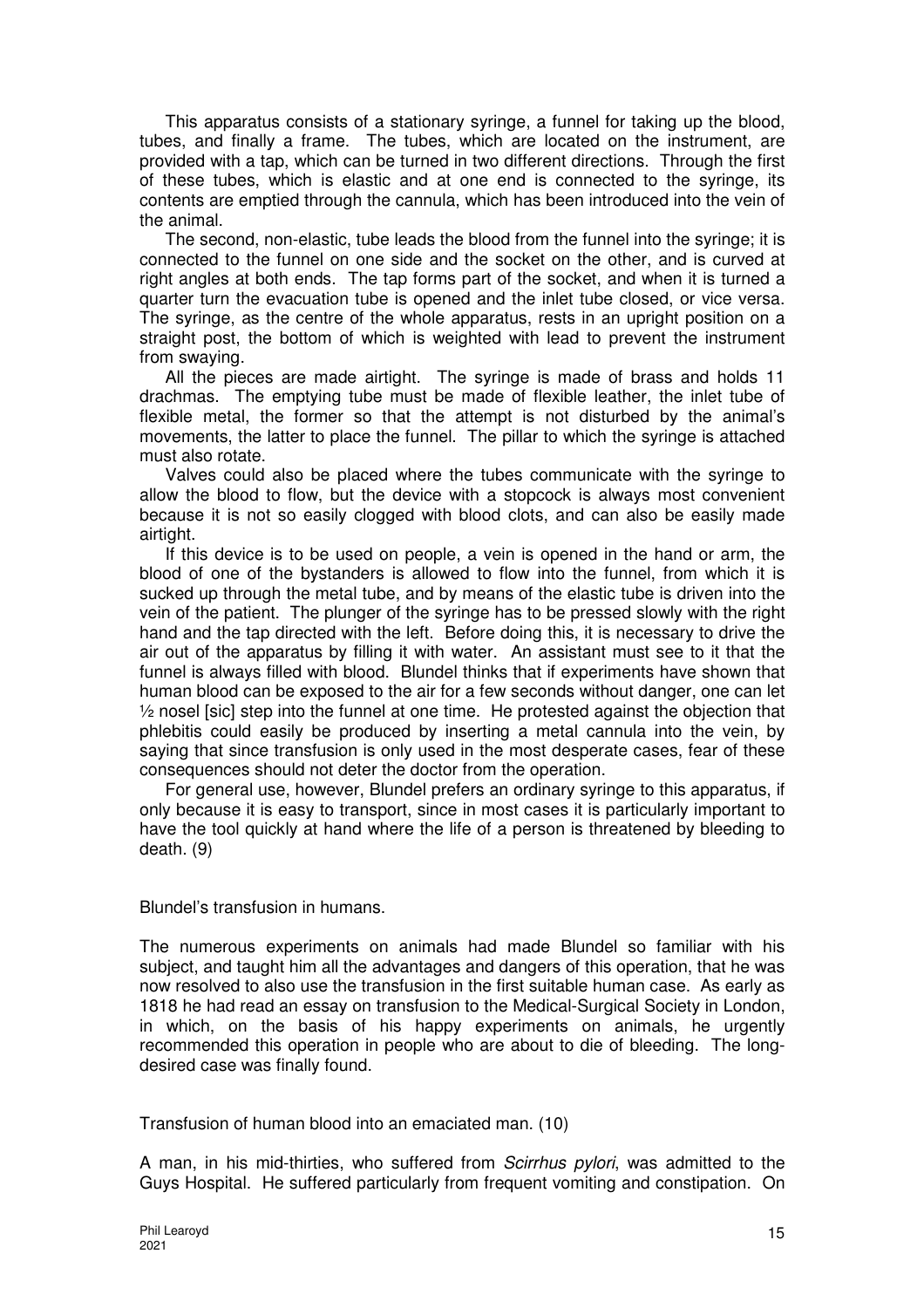external examination of the abdomen, in spite of the great thinness, no tumour was found. The whole figure of the patient betrayed inadequate nutrition and blood preparation. The appearance of this person was, in the strictest sense, that of a skeleton covered with a yellow skin, the limbs were dried out and could hardly be moved, the pulse very small and weak, the veins, as it were, dried out, and now and then small livid spots visible on the skin.

The hospital's assistant physician, Dr. Cholmely, urged Blundel to perform a transfusion on this person, and thereby to extend his life a little, if possible. At first Blundel refused, by this daring attempt, which was nevertheless unable to save the patient's life, to risk the reputation of a remedy that he expected later, generally accepted, should save the lives of many people. After seeing this patient, however, he could no longer resist the desire to lessen his suffering, all the more so since he had the hope of possibly keeping him alive. When the suggestion was made to the patient that he should try this remedy, he consented to it; the operation was immediately carried out. The vena cephalica was exposed an inch, the vessel opened with a lancet, and then 12-14 ounces of blood were injected ten repeated times over a period of 30-40 minutes. Those present at the operation gave the blood. After this there was no noticeable change in the patient, only the pulse beat a little fuller and 3 to 4 beats more per minute. Soon afterwards the livid patches of skin on the legs also turned, and the patient's speech became a little louder and more audible.

In order to prevent the vein from possibly disappearing during the operation, a tube had previously been inserted under it. The small cannula, which was then inserted into the venous opening, was held only with the fingers, and the air contained in it was expelled by filling it with water beforehand. It took barely two minutes for the blood to be drawn in and transferred into the arm. Incidentally, the whole apparatus had been carefully prepared, the syringe had been warmed up beforehand, and the forcing of air into the vessel had been carefully avoided. Cline had indicated this device.

It was in the afternoon when the operation was performed; nothing special happened until evening, then the body heat increased, the pulse had 88 beats of double strength, the tip of the nose and lips reddened, and the patient moved his limbs with the greatest ease, saying in a fairly strong voice, "I am much better, and I am less dull."

Towards evening, however, there was again greater weariness, and during the night his strength decreased so much that he was worse the next morning than he was before the operation. He had an involuntary bowel movement a few hours later, and vomiting soon after. At 9 o'clock in the evening the outer limbs became cold, mild delirium set in, and death occurred 56 hours after the operation.

Blundel considers death to be brought about only by inanition; it is striking to him that three days after the operation the same symptoms of blood emptiness, that had been there before, reappeared, to which a white rash on the face, which he considers to be saline in nature, was added.

At the section the pylorus and the upper part of the duodenum were found to be cirrus; both formed a hardened, which exerted pressure on the bile ducts. The intestinal canal was narrowed and its inner surface degenerated.

There was no further change in the veins, which were carefully examined, except that the inner skin near the wound was darkly coloured, so that it looked like the surface of a coagulum. This altered colouration extended ½ inch upward, downward 2 lines [sic] wide. All the other vessels were perfectly healthy.

From the extensive conclusions that Blundel draws from this case, I only highlight the main points here.

For the patient, he says, who apparently only died of inanition, the amount of blood injected was far too small, so that one should not be surprised if after 24 hours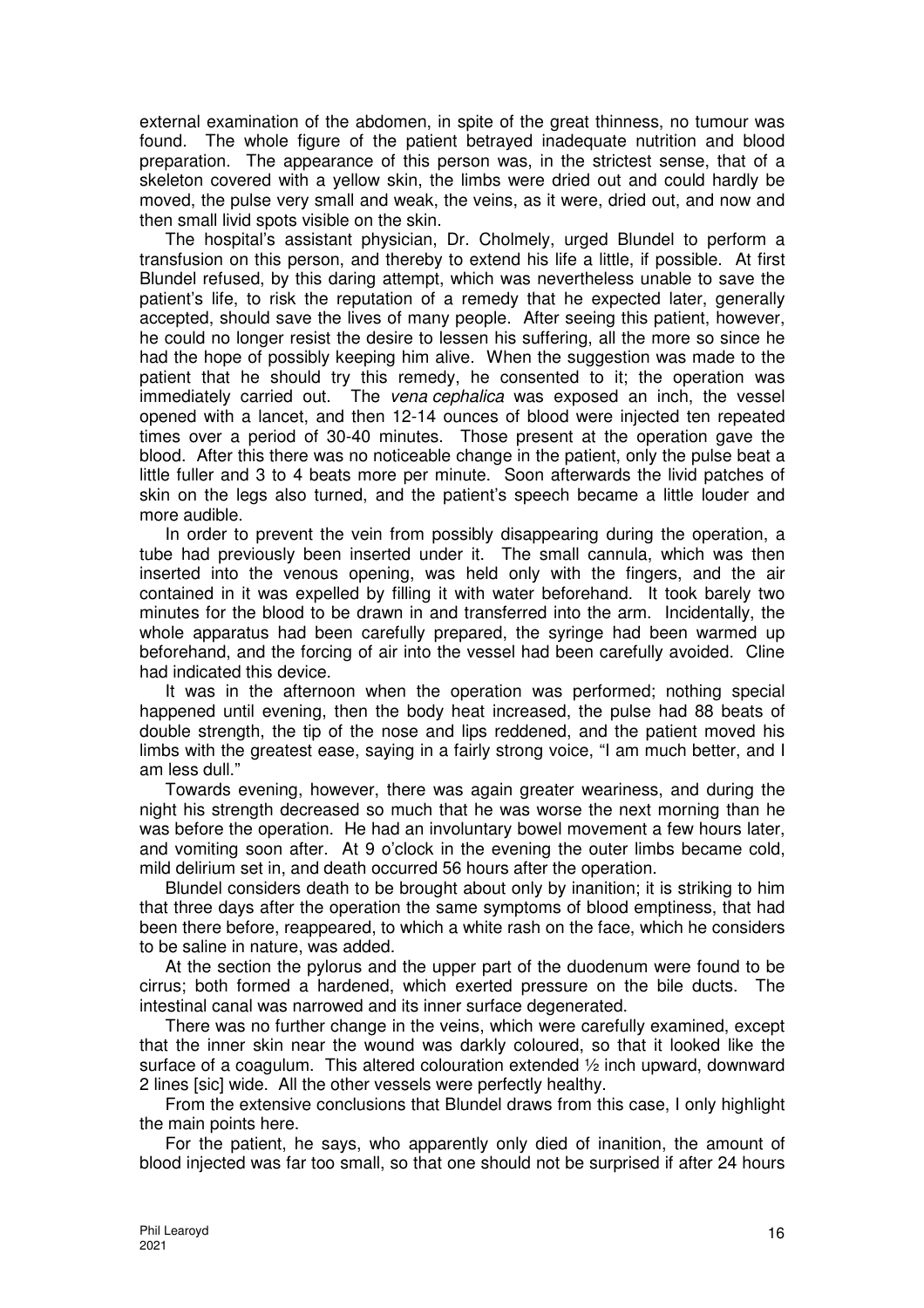he sank again into the greatest exhaustion from which he had been brought out by the transfusion.

The slight excitement that followed probably contributed somewhat to the earlier extinction of life. Injecting a large quantity of blood or repeating the operation was considered dangerous by Blundel, given the sinking of his whole life, but especially with the weakness of the heart and vessels, as well as their diminished capacity, as he knew from experiments on animals that transfusion usually results in death after a few days.

For the future applicability of the same, Blundel also concludes from this case:

- 1. That transfusion by means of a syringe, which was used here for the first time on man, is very easy to set up.
- 2. That no danger for the patient is brought about if the blood is exposed to the outside air for a short time and is transferred by means of an injection, it remains suitable for the fulfilment of vital purposes, since in this case all life phenomena are evidently increased. But this does not prove sufficiently whether blood, which only directly fills the vessels, is transferred with the syringe, is not changed in its mixture in such a way that there is no need for blood preparation in the body. Only experiments, the basis of solid physiology, could solve this problem.

Blundel then raises the question of whether some of the patients in hospitals might not be preserved by transfusion, and who would also like to have it done to, if only one tried to give a clear idea of the operation. "Is there, he says, in physiology, where nutrition is discussed, a proposition that would be as important as this one? Who knows the many diseases to which it might not be applicable? Half the trouble that Spallanzani put into a single treatise would probably suffice to substantiate this proposition, and I should add that, if a naturalist could succeed, by diligent experiments on animals and observations on man something for transfusion to do, he would find a successor, and the matter would soon be promoted so far that the human race would derive a great advantage from it. In this consideration there is a great challenge that will not fail to have an effect on a noble and truly benevolent mind."

We now proceed to some other experiments made by Blundel and his pupils Doubledy and Uwins on women who have recently given birth and whose life is endangered by great loss of blood. At the same time it does not seem uninteresting to occasionally share what has been said and healed in medical society about the individual cases.

## First case (11)

A middle-aged woman, after the birth of a healthy child, developed such a violent flow of blood that he could not be nursed in any way. Face and hands were ice cold, and all signs of imminent death came when Blundel decided to use a transfusion. The haemorrhage had stopped for six hours; all sorts of irritants had been tried in vain to revive the patient, ammonium, brandy, laudanum, and the like, plus strong meat broth, egg-yoke and gruel.

The patient initially resisted the operation Doubledy had first suggested to her, but she eventually gave in to Blundel's ideas. So 14 ounces of blood, which several of those present gave, was injected into her within 10 minutes. Already after the first 2 ounces the appearance became livelier, after 4 ounces the pulse beat faster, the eye opened more and the view became clearer. After 6 ounces had been transferred, the patient said that she already felt as strong as a strong dog; then the remaining 10 ounces were injected in several steps. The woman is perfectly fine.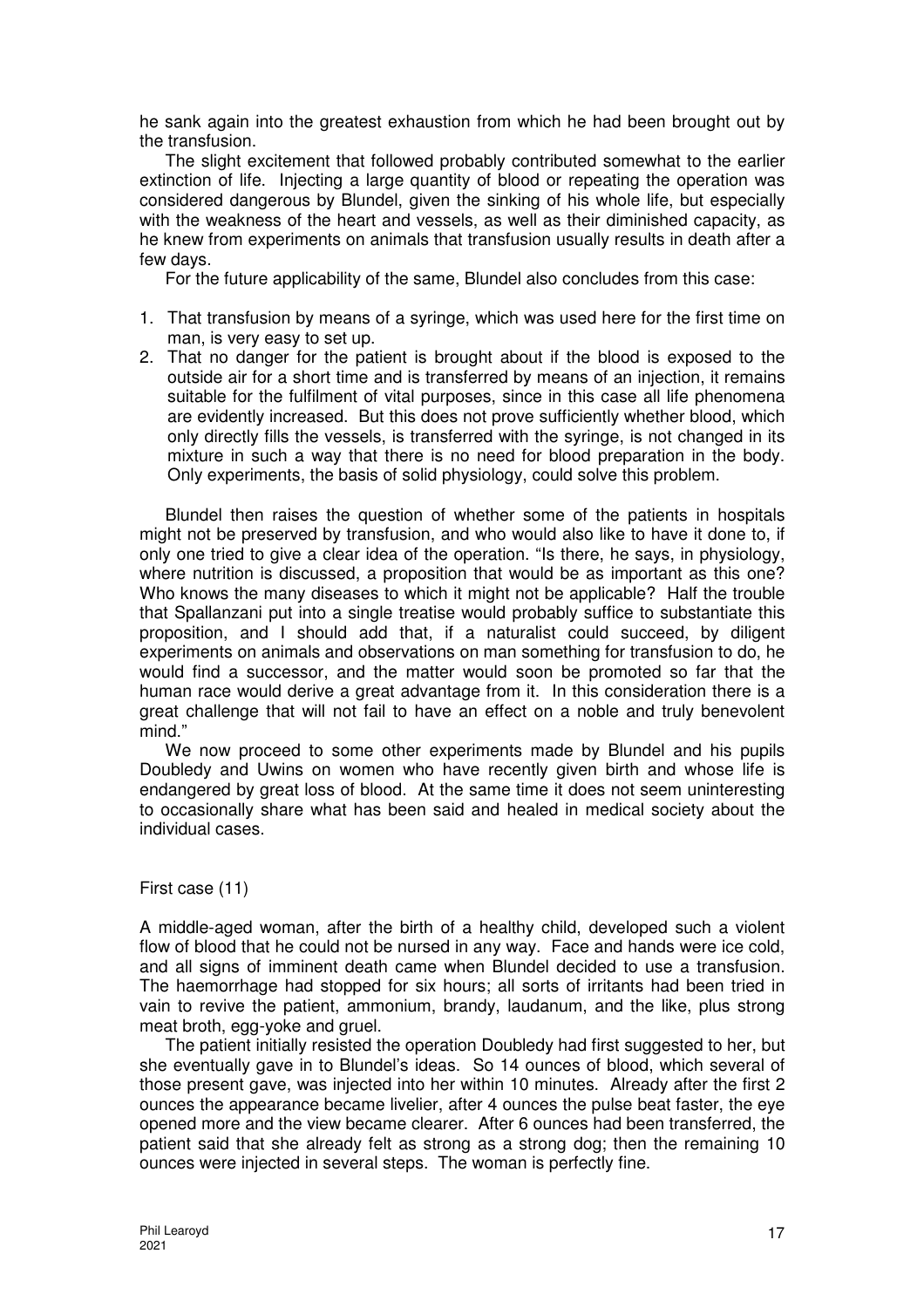In a Medical Society held at the beginning of October 1825, the lecture given by Doubledy on this case gave the opportunity for various discussions among the doctors who were assembled, which were continued in the next meeting. The far larger number of the members decided that the life of the sick was not due to transfusion, and the reasons for this seemed very reasonable. If the bleeding had stopped for six hours, the loss of blood was partly made up for, since the patient had eaten plenty of nourishing food, and had also received 20 ounces of brandy, 160 drops of laudanum, and ammonium. Then it was said, and certainly rightly, if the person was still so strong-willed that she refused to have the operation performed on her, she would certainly have survived without it.

Doubledy and Blundel countered these doubts as follows:

- a) That although the bleeding had stopped for six hours, death would probably have occurred. In another case the flow of blood had stopped for ten hours, and yet the patient died;
- b) Just as little should one ascribe the preservation of life to the stimulants used, their effect was only temporary, and after every glass of brandy the pulse was raised a little, but immediately dropped again;
- c) Real improvement only occurred after the first 6 ounces of blood had been injected;
- d) The person's resistance to the transfusion proves nothing at all for the patient's vitality; Doubledy even cited a case in which a woman who had recently given birth had to be forcibly prevented from jumping out of bed after a severe haemorrhage, and who, in spite of this increase in strength, died soon afterwards.

To this, Mr. Lloyd replied that transfusion is a dangerous operation, in which one still has to fear the transmission of diseases. In England and France it was often used in early times, but it was abandoned again because of its great danger; in the latter country it is even forbidden by the government.

The friends of transfusion, on the other hand, remarked, and very correctly, that in these cases animal blood had been transfused into humans, but according to Blundel's instructions only human blood could be used, whereby the fear of transmitting a disease substance could not be compared with the danger of bleeding to death.

The debates continued in the following meeting. Dr. Uwins appeared as a speaker in favour of transfusion this time. He was vehemently contradicted; he particularly referred to the older happy transfusions in France. One of the people gathered wrote the favourable success of the operation on the woman who had recently given birth, almost exclusively on the 160 drops of laudanum she had received, another said that most of them would like to have broken out again most of the time. Yet another thought that the transfusion was detrimental to blood flow, because the vessels would then be empty, but the right heart would be very full of blood. The matter was explained to this doubter as follows: the blood does not stagnate here, as he thinks, in the right cavities of the heart, and if it did happen, the transfused blood would act as a foreign stimulus on the heart, and thereby the circulation again getting produced. Real obstructions would be lifted by a strong injection of blood.

The impartial reporter of these discussions concluded with the words: "these arguments are certainly ill calculated to influence such a man as Dr. Blundel."

In the following Medical Society held on 14<sup>th</sup> November 1825, Dr. Uwins presented the report of another happy case of transfusion (12).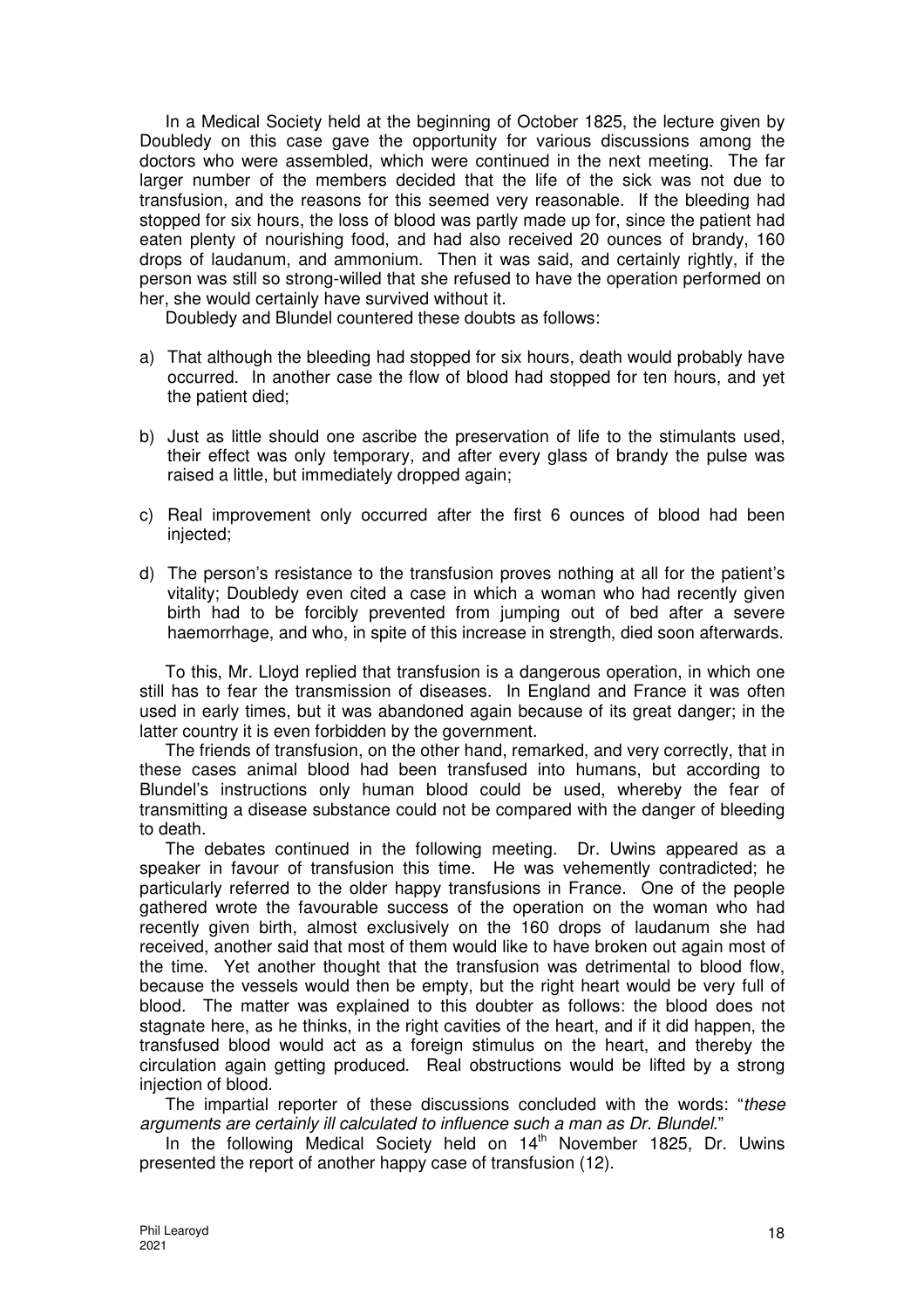Blundel's and Uwin's transfusion in a woman who has recently given birth.

A middle-aged woman was happily delivered of a healthy child. The afterbirth came off the following day, whereupon a very severe haemorrhage, which lasted 1½ hours, made the relatives very worried for the woman who had recently given birth. Half an hour later, Uwins, to whom they had immediately been sent, arrived. The pulse was 130 to 140 beats and was small and contracted, the face of the patient was pale, and everything expressed the danger of the condition. Uwins wished that Blundel would also be called, who came after two hours. The transfusion was supposed to be carried out immediately, but they waited a few more hours as the patient's condition seemed to be improving. But when the strength began to drop again, they proceeded to the operation.

First they injected 6 ounces of blood, which Mr. Wright gave into the woman's opened arm vein. The face immediately became coloured again, and the strength seemed to increase, but after two hours there was renewed exhaustion, so that Blundel was obliged to give another injection of six ounces of blood, which Uwin was drained off. The pulse then dropped from 140 to 110 beats. The woman then gradually recovered and was soon completely restored. An inflammation of the venous wound, which caused some discomfort, was remedied by the addition of some leeches.

Before the transfusion began, every possible means of invigorating the patient had been used in the English fashion. She had got brandy, bread, milk, opium and ammonium.

The reasoning on this case given by the Lancet deserves no mention.

§. 33.

Doubledy's transfusion in a woman who has recently given birth.

In the Lancet (13) there is a short note about another transfusion, employed by Doubledy alone, in a woman who has recently given birth who died of bleeding. The case ended unhappily, but not solely as a result of the operation. The most precious time had passed in an unforgivable way before Doubledy was called, and when he finally came the woman was cold and almost dead.

The editor of the Lancet has no hesitation in communicating this unsuccessful attempt at transfusion without worrying that this would damage the reputation of this operation. He thinks it is better to communicate all examples, both successful and unsuccessful, to the medical public so that the latter can follow the course of the examinations all the better. On the other hand, Blundel is of the opposite opinion, who then wanted to know something about the transfusion brought to the public, when it had shown itself to be successful in several cases.

§. 34.

Brigham's attempt to transfuse a woman who had recently given birth.

Brigham in Manchester (14) also undertook the transfusion of a forty-year-old woman who had been so exhausted from a uterine flow that one feared her death.

At first two ounces of blood were injected into the arm vein by means of an ordinary syringe, without any noticeable changes. After a few minutes, the blood transfer was repeated, whereupon the pulse rose and the face of the previously pale woman revived. The injection of blood was now continued at intervals of 10 to 10 minutes, so that a total of 10 to 12 ounces of blood was injected.

The effect of this operation on the patient was really astonishing; she began to speak again now, since she had not been able to utter a word for six hours. What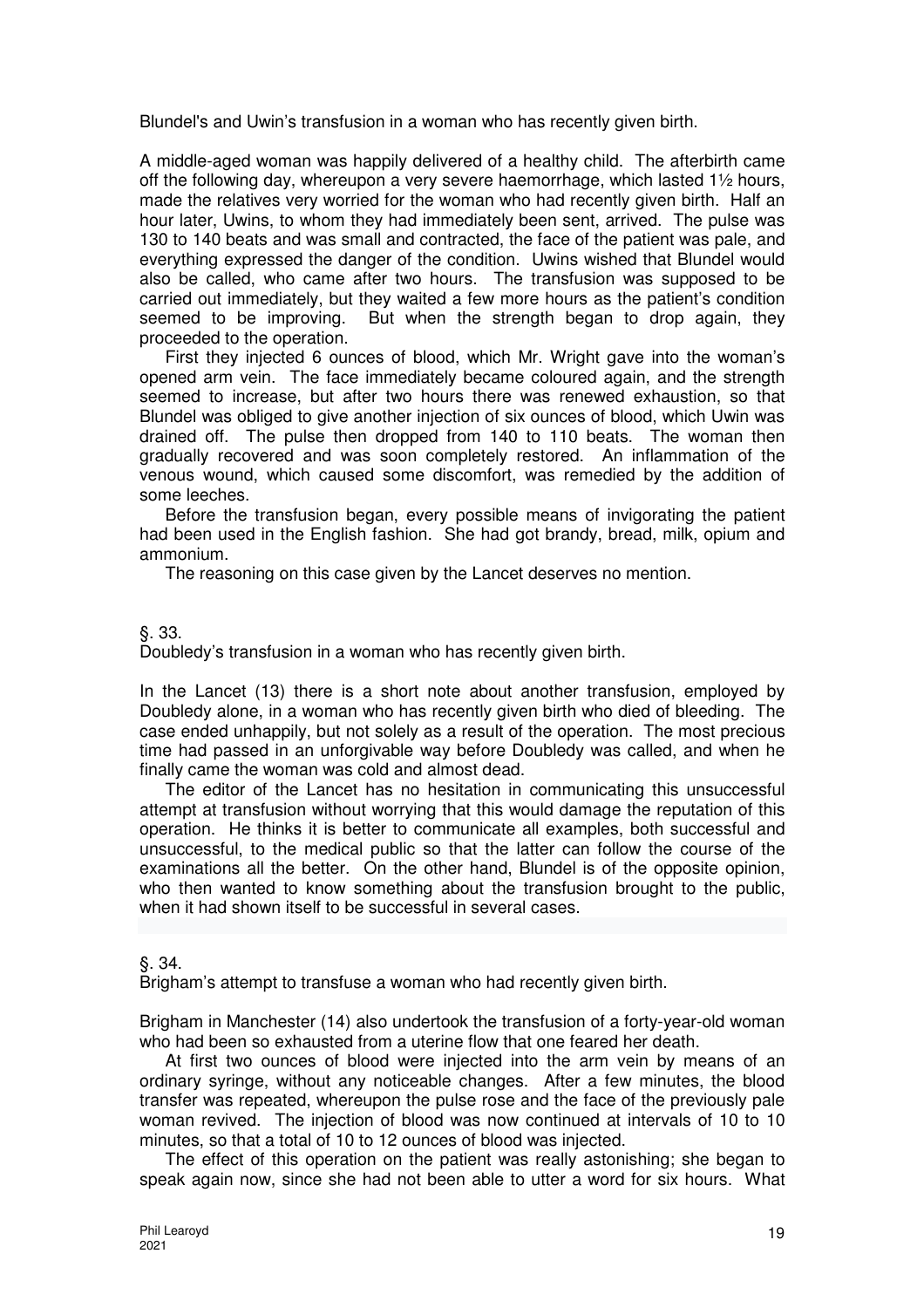was also particularly striking here was that the pulse became weaker after each injection of blood, but then rose again after five to ten minutes, and beat much more strongly. A few hours after the operation the patient sank into a deep sleep lasting several hours; from the moment she awoke her condition improved more and more, and she was soon completely restored.

## §. 35.

Waller's and Blundel's transfusion of a young woman who had recently given birth. (15)

Soon after Blundel had another opportunity to perform this operation on a twenty-five year old woman who was in great danger of death because of a strong flow of blood from the uterus. The woman had been delivered easily, but the uterus did not want to contract again after the placenta had passed away, whereupon very profuse bleeding occurred. The pulse was small and often impossible to feel, the face and lips were pale and cold like a corpse, and there was hardly any sign of life. At Blundel's advice, who was present, the operation was postponed for an hour so that it could be brought to the absolute limit. But when there was violent vomiting and great restlessness, the pulse became mouse-shaped, often discontinuous, and the face took on a Hippocratic appearance, it was decided to have a transfusion.

The vena cephalica of the patient's right arm was opened, and two ounces of blood, drained off the young, robust man of the woman, was collected in a glass vessel and slowly injected into the woman. After a few minutes another two ounces were transfused, followed by some restlessness, frequent interruptions of the pulse for several minutes, and a brief fainting.

From that moment on the woman recovered and was perfectly restored. Blundel concluded from this happy case that the blood of a healthy man could be injected without any danger to a weak woman who had recently given birth and was exhausted by blood loss. The fainting was probably not caused by the injected blood, and was of no consequence. It is easy to object here that four ounces of blood are too small a quantity to resuscitate someone who is close to death due to a great loss of blood; but he thinks it has been agreed that under such circumstances even a very small blood substitute would be able to save a human life.

§. 36.

Waller's transfusion in a woman who has recently given birth (16).

Another case of bleeding, which Waller found soon after, gave him and Blundel an opportunity to do a transfusion again.

The patient was thirty-two years old, of a weak nervous constitution, very thin, and so emaciated from being sick for three weeks, especially from persistent vomiting, that she could not turn over in bed alone.

When Waller was called, contractions had already set in, and the loss of blood had soon become so great that the blood flowed through the bed to the earth. The patient's condition was extremely sad, the pulse was so small that the individual beats could hardly be distinguished from one another, often exhausting for a long time, but about 140 beats per minute were counted. The face and extremities were ice cold and the whole appearance was like a corpse, in short the patient, who could hardly utter a sound, seemed to be as close to death as anyone can be without really being dead.

On examination, Waller found severe haemorrhage; the promontory of the heiligenbeins [holy leg] too far outstanding, and no childbirth in the small pelvis. When the whole hand was inserted into the vagina, he was convinced that there was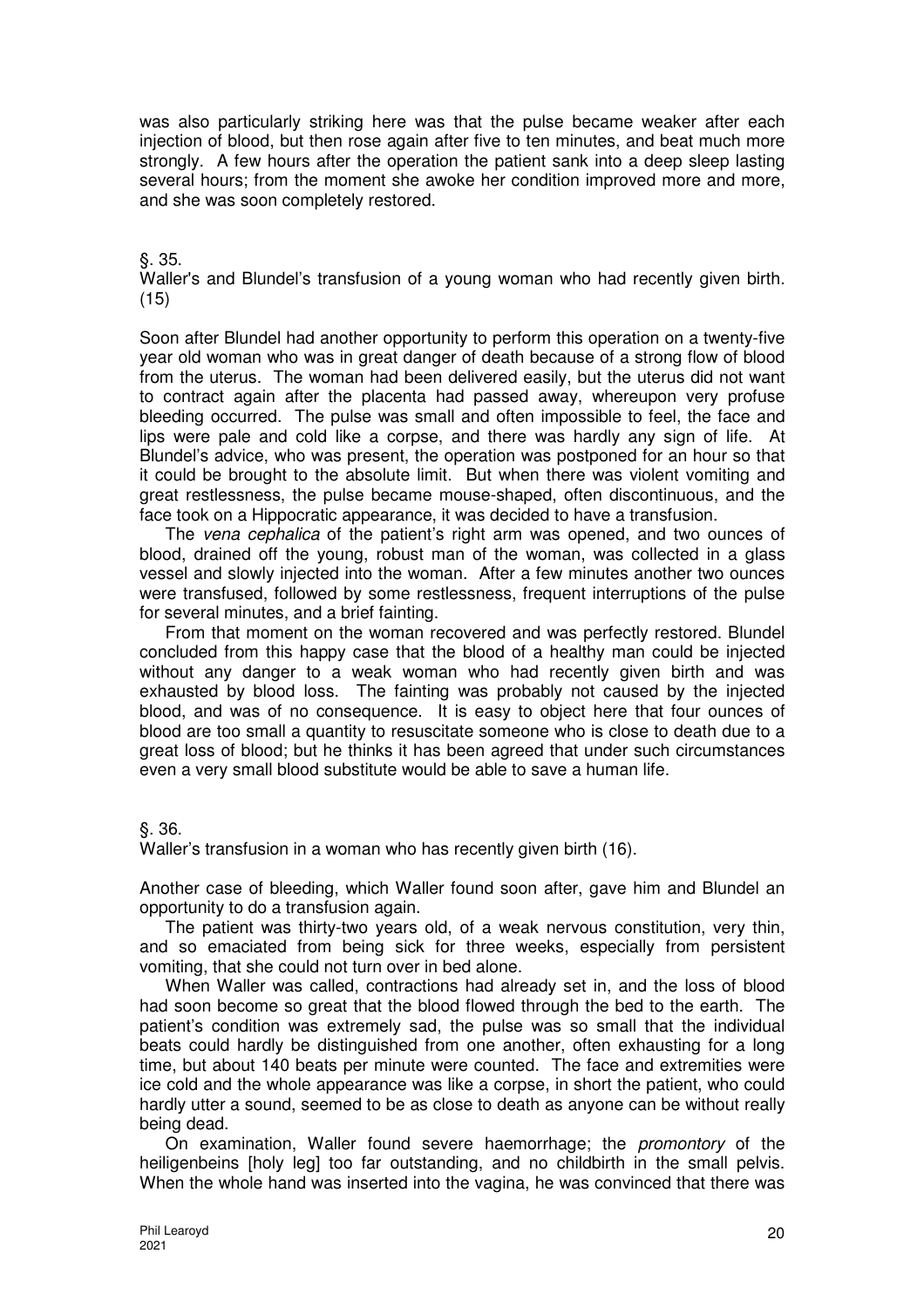a shoulder. As the patient was constantly fainting, he feared that a sudden emptying of the uterus would result in instant death, but when he noticed that the stimulus of the hand awakened some activity in the uterus, he was moved to carry out an artificial delivery. Previously the patient received a few teaspoons full of brandy. It was not difficult to turn the child, but the *promontorium* offered some resistance to the passage of the head. The afterbirth followed immediately and the bleeding stopped.

The patient now received whipped egg-yoke with brandy for refreshment, but she did not recover. The respiration was deep, the pulse scarcely perceptible, the body's coldness even greater than before, and the greatest restlessness was present.

Since death seemed to be very near, Waller decided to carry out the transfusion with Doubledy's help. Yet another hour passed uselessly until someone was found who would give his blood for it, since the woman who had promised to do it, at the decisive moment, did not want to keep her promise. A vein was opened in the arm of the man, who gave his blood out of favour, and the blood was poured into a vessel. During this time the woman lay there like a dead person, gave not the slightest sign of life, and did not even twitch when the skin incision was made.

The first injection of thirteen drachmas brought about no change other than a slight increase in the regularity of the pulse, and the restlessness also diminished somewhat. After 5 minutes the second injection of 13 drachmas took place, after which the pulse beat a little stronger. After another five minutes, 1<sup>1</sup>/<sub>2</sub> ounces were injected. The pulse grew stronger now, beating 124 times a minute; but the great restlessness, the deep respiration, and the coldness of the body continued. The lips began to redden. Five minutes later, fifteen drachmas were injected again. The pulse was now beating 140 times a minute, the respiration was still more difficult, but the patient was able to answer a few questions.

Since the blood was flowing too slowly from the man's vein, after half an hour Waller drained 15 drachmas from his nephew, a boy of fourteen, and injected them. The patient's condition immediately improved, the pulse, which beat 130 times, rose, the face took on colour, and the warmth of the body returned. Damage to the syringe forbade further transfusing, and with the amount of blood transferred, which amounted to 8½ ounces, there no longer seemed to be any concern about death from inanition.

Waller observes that the foreign blood has produced no harmful coincidences at all, and believes that this is particularly due to the slow injection; as an eye-witness he had observed in experiments on animals that a rapid passage of blood produced dangerous coincidences, indeed, in the case of great exhaustion, caused death by too rapid overcrowding of the right cavities of the heart. Incidentally, the fact that in the woman the analeptic remedies had not contributed much to the resuscitation is sufficiently refuted by the fact that she had broken them out again. Under such circumstances, Waller thinks, the stomach is never strong enough to assimilate food.

At 1 o'clock in the afternoon Waller left the patient quite well. At 8 o'clock in the evening he found a comfortable warmth on the whole surface of the body. The pulse beat 140 times a minute, small but regular. The features were lively, the tongue clean and moist, but the stomach retained nothing but a little effervescent powder. The vein wound hurt a little. At 10 o'clock in the evening the condition was still the same, but there was some pain in the uterus. During the first three days the pulse always varied between 130 and 140, but the patient's condition improved more and more from day to day, regardless of the unfavourable external surroundings, so that after a week she was able to sit upright in bed. After 12 days the pulse beat only 100 times, the digestive power had increased so much that she could already tolerate a good deal of food, but it seemed that a considerable time was required to completely restore the woman, since she had already extremely weak before she had given birth.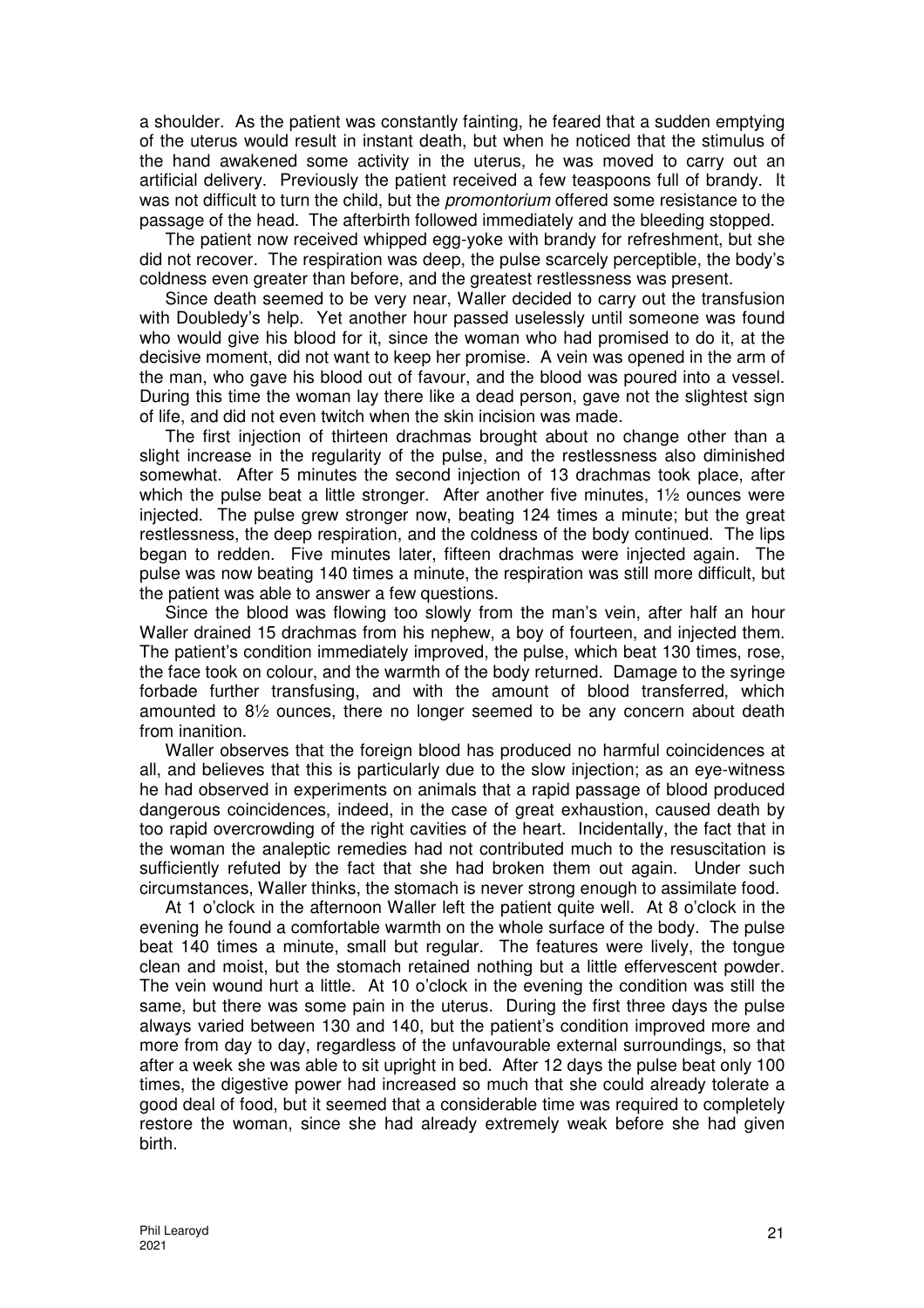§. 37.

Jewel, transfusion for a woman who has recently given birth (17).

The last transfusion known to us from England is the one that Jewel performed on a woman who had recently given birth and who was also close to death by bleeding.

The woman was of short stature and had given birth to a dead child with great difficulty; the afterbirth was quickly removed because of the heavy bleeding. After half an hour, cold set in because the blood was still flowing. The pulse was fast and barely palpable, the extremities cold. The patient received 40 drops of laudanum and spirit. ammon. Aromatic. Soon afterwards the bleeding stopped and the body was wrapped. Immediately afterwards the condition worsened so much that one had to fear imminent death. Another 80 drops of laudanum with brandy and gruel were given, and a little laudanum every 5 to 10 minutes.

Upon examination through the vagina, Jewel found only insignificant coagula in the uterus, which he removed and tied the body even more tightly. The patient was now receiving carbonate of ammonium. But since the hands and feet remained cold and the sweat of death had already broken out, it was decided to try transfusion.

Since the patient's arm vein was too small for the thickness of the syringe cannula, Jewel opened the jugular vein. The blood that the person was to receive was drained from her husband and collected in a vessel that was placed in warm water. The syringe used for the operation was small and only held 3 drachmas. Sixteen syringes full of blood were injected within 20 minutes, but since some blood was always left in the instrument and other things flowed by [sic], the patient might have received only 4 ounces of blood in all.

During the operation the condition changed little, only now and then a little nausea occurred, and towards the end the cannula was somewhat disturbed by the patient's restless movements. All apparitions indicated an imminent death, which actually occurred after ¼ of an hour.

The section was only permitted after 3 days. Particular attention was paid to whether some air had not been driven into the vein through the syringe and thereby caused the rapid death of the patient. The vena cava superior and inferior, together with the pulmonary artery, was therefore tied off and taken out with the heart. All of this was placed in a vessel with water, and covered with an inverted cup filled with water, the heart punctured under water, and saw about a drachma of air rise in it. The heart cavities contained only a little coagulated blood. The uterus was empty. The Conjugata was three and a half inches; the other pelvic diameters were also very small. The Promontorium formed a sharp angular protrusion.

These are the experiments and experiences with transfusion in England. Blundel, who, as a witty and respected doctor and physiologist, reintroduced this daring method into practice with all possible calm and prudence, seems to have caught a certain blind predilection for it, and attached great importance towards the injection of blood when there is danger of bleeding. But this is even more the case with his pupils and assistants, who, in their unlimited belief in the positive resuscitation and healing power of transfusion, hardly want to allow the objection that the sick, in whom it had proved helpful, could still possibly have been saved by other modes of treatment. Compare with this his lectures, some of which were insignificant, in the London Medical Society, and the mostly weak reasons for defending the operation. A more detailed discussion of their views will be found in the second volume of this book.

 $\overline{\phantom{a}}$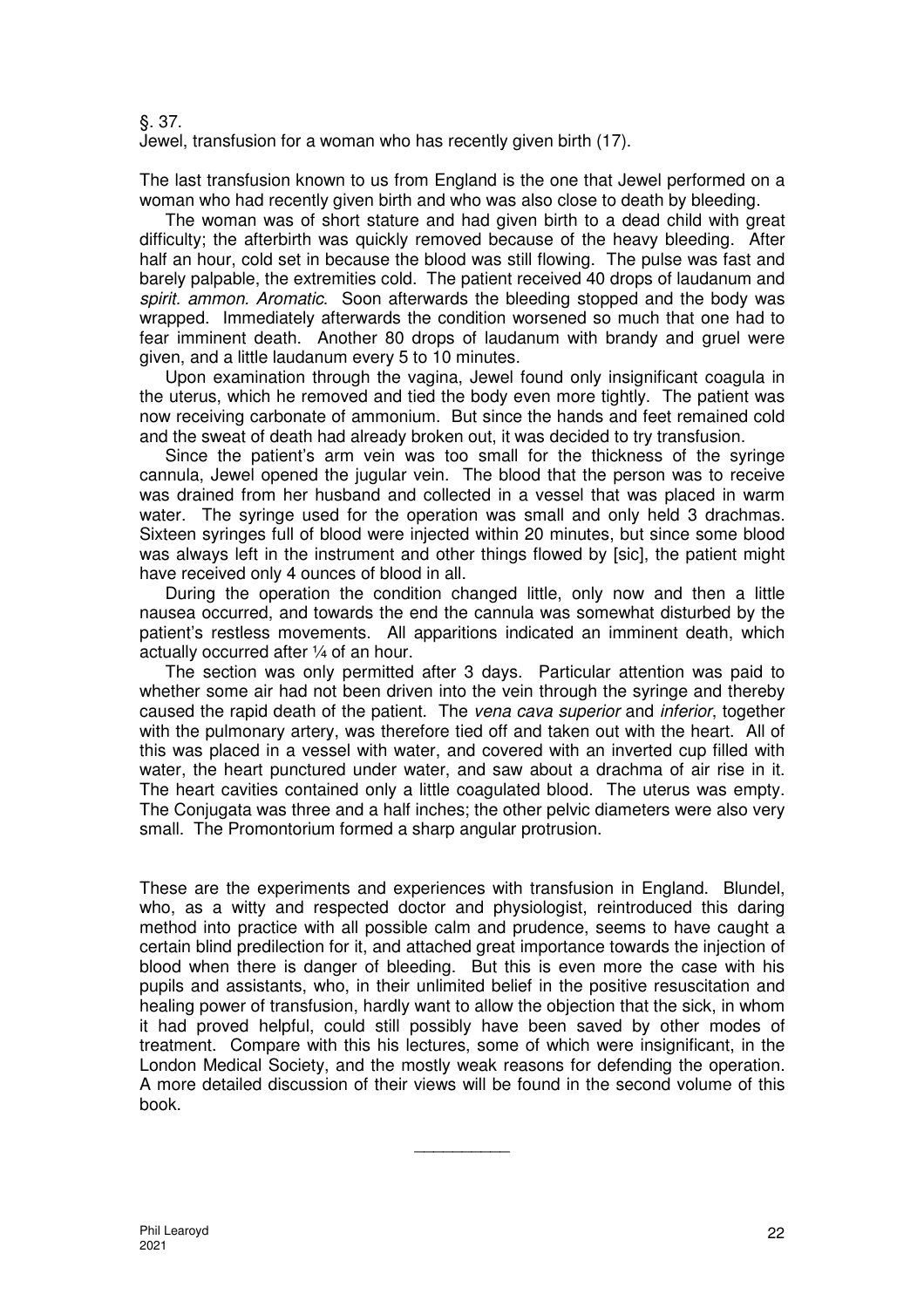# **HISTORY OF TRANSFUSION AND INFUSION AMONG THE DANES: 1802 TO 1827.**

(Page 225-226)

The two Callisen are the only Danish scholars of whom I can give a brief mention on this subject. In fact, we find the doctrine of transfusion and infusion more detailed than in any other surgical manual in the old Callisen's system of surgery, which his nephew accompanied with valuable notes (18).

§. 38.

The two Callisen about infusion and transfusion. (Page 227)

About transfusion, Callisen provides the following verdict: "This healing method, which was previously in great esteem, was almost forgotten because stupidity, nonsense, delirium, melancholy, heated fever and even death followed it, but it has recently been employed with success, and continued attempts must determine whether it can be done with certainty." These harsh and really unfounded accusations are only rumours spread by the old enemies of transfusion, but by no means credible facts. In the latter, on the other hand, that only continued attempts can determine whether the transfusion may be undertaken, one must fully agree with Callisen.

Conveniently, the nephew speaks out more favourably about it than his uncle. In fatal haemorrhages, he considers the injections of foreign blood not only the most natural, but also the only effective remedy. But also with emaciation, stubborn leprosy exanthema, open cancers, hydrophobia, imbecility, epilepsy and other similar evils, in which drugs so often fail the doctor, as in the case of pseudo death, transfusion deserves to be tried.

# **HISTORY OF TRANSFUSION AND INFUSION AMONG AMERICANS: 1802 TO 1827.**

\_\_\_\_\_\_\_\_\_\_

§. 39. Leacock in Barbados - transfusion trials in dogs. (Page 229)

I note here with regret that I can only give an imperfect note of Leacock's, doctor in Barbados, transfusion experiments made on animals.

[Note: This is the only comment on transfusion in this section of the book]